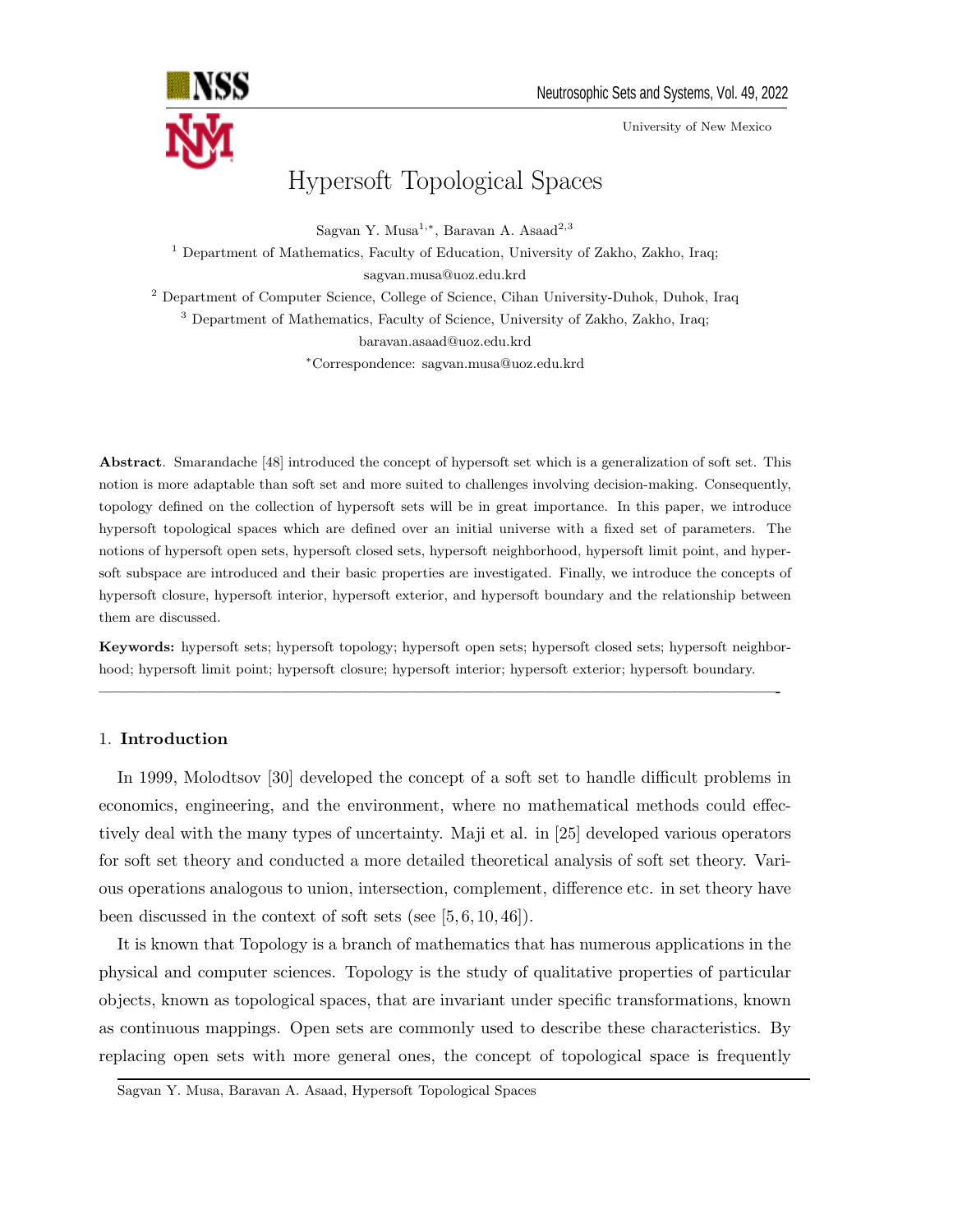generalized. A classic example of this form of generalization is fuzzy topology, proposed by Chang [12] and later improved by Lowen [24]. Topological structures on soft sets, in a similar manner, are more generalized methods that can be used to measure the similarities and differences between the objects in a universe which are soft sets.

There are two versions of soft topology defined on soft sets, one by Shabir [47] and other by Cagman et al.  $[11]$ . The main difference between these approaches is that the first investigates a subcollection of all soft sets in an initial universe with a fixed set of parameters, whereas the second considers a subcollection of all soft subsets of a specific soft set in a universe. Based on these two definitions on soft topology, some concepts such as soft interior, soft closure, soft continuity, soft separation axioms etc. were introduced and studied by many authors (see for example [2–4, 7–9, 13–23, 26–29, 33–37, 40, 42–45, 49–54]).

In 2018, Smarandache [48] expanded the notion of a soft set to a hypersoft set by substituting the function with a multi-argument function described in the cartesian product with a different set of parameters. This concept is more adaptable than the soft set and more useful when it comes to making decisions. Recently, Musa and Asaad ( [31, 32]) introduced a new idea of hypersoft sets called bipolar hypersoft sets and they investigated some of their bipolar hypersoft topological structures. Researchers have been drawn to hypersoft set structure because it is better suited to decision-making difficulties than soft set structure. Despite the fact that it is a new concept, numerous studies have been conducted, and the field of study continues to grow  $[1, 38, 39, 41]$ .

Our paper is organized as follows: Section 2 contains some basic definitions related to hypersoft set which are required in our work. In section 3, we introduce hypersoft topological spaces which are defined over an initial universe with a fixed set of parameters and investigate the concepts of hypersoft neighborhood and hypersoft limit points. In section 4, the notions of hypersoft closure, hypersoft interior, hypersoft exterior, and hypersoft boundary are introduced associated with some of their properties. Furthermore, the relationships between all of the preceding concepts are studied, as well as several illustrated examples. The conclusion, on the other hand, is included in Section 5.

#### 2. Hypersoft Sets

Here we recall some basic terminologies and results regarding hypersoft sets. For more details, the reader could refer to [39, 41].

Throughout the paper, let *U* be an initial universe, *P*(*U*) the power set of *U*, and  $E_1, E_2, ..., E_n$  the pairwise of disjoint sets of parameters. Let  $A_i, B_i \subseteq E_i$  for  $i = 1, 2, ..., n$ .

**Definition 2.1.** [48] A pair  $(F, A_1 \times A_2 \times ... \times A_n)$  is called a hypersoft set over *U*, where F is a mapping given by  $F: A_1 \times A_2 \times ... \times A_n \to P(\mathcal{U})$ .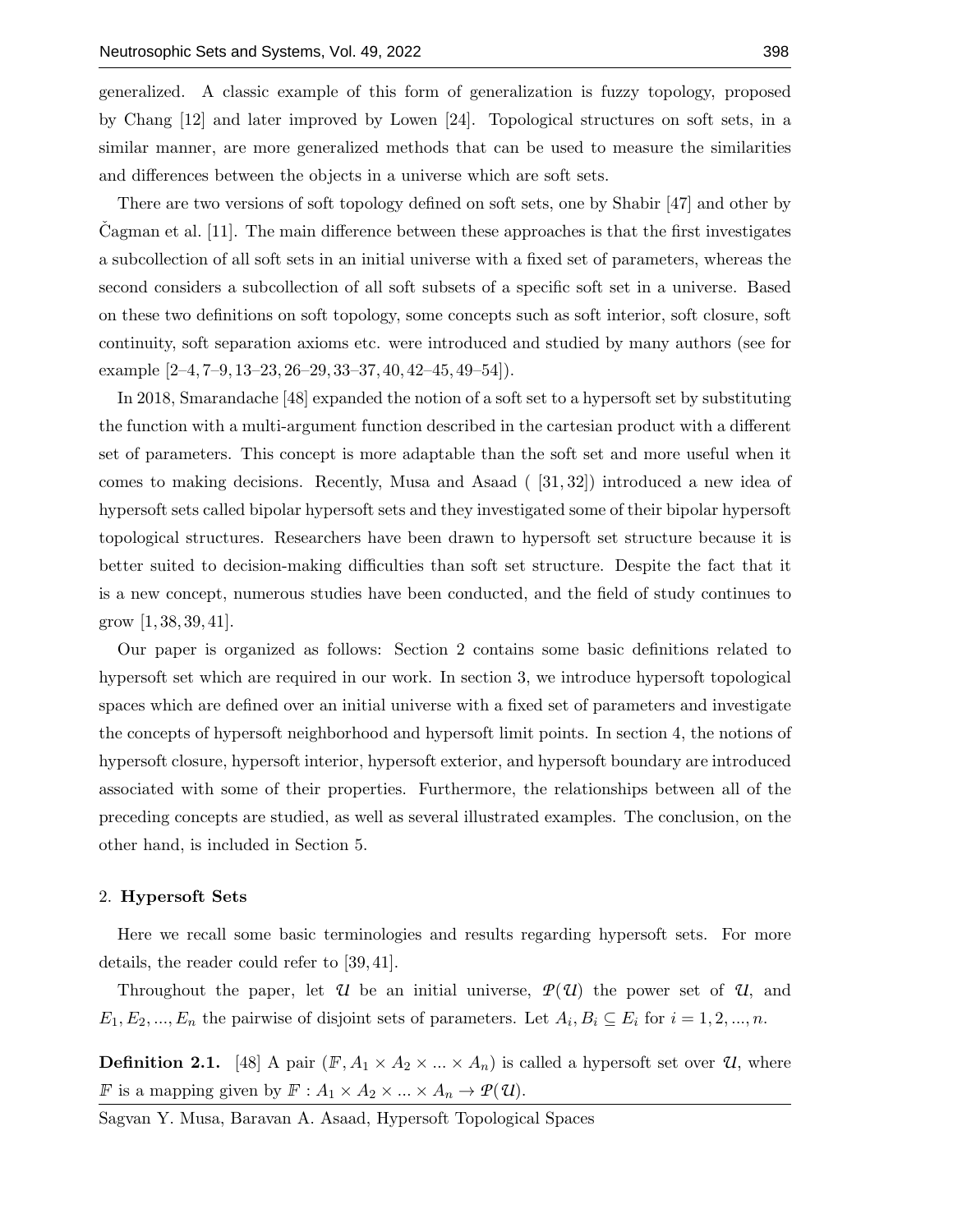Simply, we write the symbol  $E$  for  $E_1 \times E_2 \times ... \times E_n$ , and for the subsets of  $E$ : the symbols  $\mathcal{A}$  for  $A_1 \times A_2 \times ... \times A_n$ , and  $\mathcal{B}$  for  $B_1 \times B_2 \times ... \times B_n$ . Clearly, each element in  $\mathcal{A}, \mathcal{B}$  and  $\mathcal{E}$ is an n-tuple element.

We can represent a hypersoft set  $(F, \mathcal{A})$  as an ordered pair,

$$
(\mathbb{F}, \mathcal{A}) = \{(\alpha, \mathbb{F}(\alpha)) : \alpha \in \mathcal{A}\}.
$$

**Definition 2.2.** [39] For two hypersoft sets  $(F, \mathcal{A})$  and  $(\mathcal{G}, \mathcal{B})$  over a common universe  $\mathcal{U}$ , we say that  $(F, \mathcal{A})$  is a hypersoft subset of  $(\mathcal{G}, \mathcal{B})$  if

- (1)  $\mathcal{A} \subseteq \mathcal{B}$ , and
- (2)  $\mathbb{F}(\alpha) \subseteq \mathbb{G}(\alpha)$  for all  $\alpha \in \mathcal{A}$ .

We write  $(F, \mathcal{A}) \overset{\sim}{\subset} (\mathcal{G}, \mathcal{B}).$ 

 $(F, \mathcal{A})$  is said to be a hypersoft superset of  $(G, \mathcal{B})$ , if  $(G, \mathcal{B})$  is a hypersoft subset of  $(F, \mathcal{A})$ . We denote it by  $(F, \mathcal{A}) \supseteq^{\sim} (G, \mathcal{B})$ .

**Definition 2.3.** [39] Two hypersoft sets  $(F, \mathcal{A})$  and  $(\mathcal{G}, \mathcal{B})$  over a common universe  $\mathcal{U}$  are said to be hypersoft equal if  $(F, \mathcal{A})$  is a hypersoft subset of  $(G, \mathcal{B})$  and  $(G, \mathcal{B})$  is a hypersoft subset of  $(F, \mathcal{A})$ .

**Definition 2.4.** [39] Let  $A = {\alpha_1, \alpha_2, ..., \alpha_n}$  be a set of parameters. The NOT set of A denoted by  $\neg \mathcal{A}$  is defined by  $\neg \mathcal{A} = {\neg \alpha_1, \neg \alpha_2, ..., \neg \alpha_n}$  where  $\neg \alpha_i = \text{not } \alpha_i$  for  $i = 1, 2, ..., n$ .

**Proposition 2.5.** [31] For any subsets  $A, B \subseteq E$ .

 $(1) \neg (\neg \mathcal{A}) = \mathcal{A}.$  $(2) \neg (A \cup B) = \neg A \cup \neg B$ .  $(3) \neg (A \cap B) = \neg A \cap \neg B$ .

**Definition 2.6.** [39] The complement of a hypersoft set  $(F, \mathcal{A})$  is denoted by  $(F, \mathcal{A})^c$  and is defined by  $(F, \mathcal{A})^c = (F^c, \mathcal{A})$  where  $F^c : \mathcal{A} \to \mathcal{P}(\mathcal{U})$  is a mapping given by  $F^c(\alpha) = \mathcal{U} \setminus F(\alpha)$ for all  $\alpha \in \mathcal{A}$ .

**Definition 2.7.** [41] A hypersoft set  $(F, \mathcal{A})$  over  $\mathcal{U}$  is said to be a relative null hypersoft set, denoted by  $(\Phi, \mathcal{A})$ , if for all  $\alpha \in \mathcal{A}$ ,  $\mathbb{F}(\alpha) = \phi$ .

**Definition 2.8.** [41] A hypersoft set  $(F, \mathcal{A})$  over *U* is said to be a relative whole hypersoft set, denoted by  $(\Psi, \mathcal{A})$ , if for all  $\alpha \in \mathcal{A}$ ,  $\mathbb{F}(\alpha) = \mathcal{U}$ .

**Definition 2.9.** [41] Difference of two hypersoft sets  $(F, \mathcal{A})$  and  $(G, \mathcal{B})$  over a common universe U, is a hypersoft set  $(H, C)$ , where  $C = \mathcal{A} \cap \mathcal{B}$  and for all  $\alpha \in C$ ,  $H(\alpha) = F(\alpha) \setminus G(\alpha)$ . We write  $(F, \mathcal{A}) \setminus (G, \mathcal{B}) = (H, C)$ .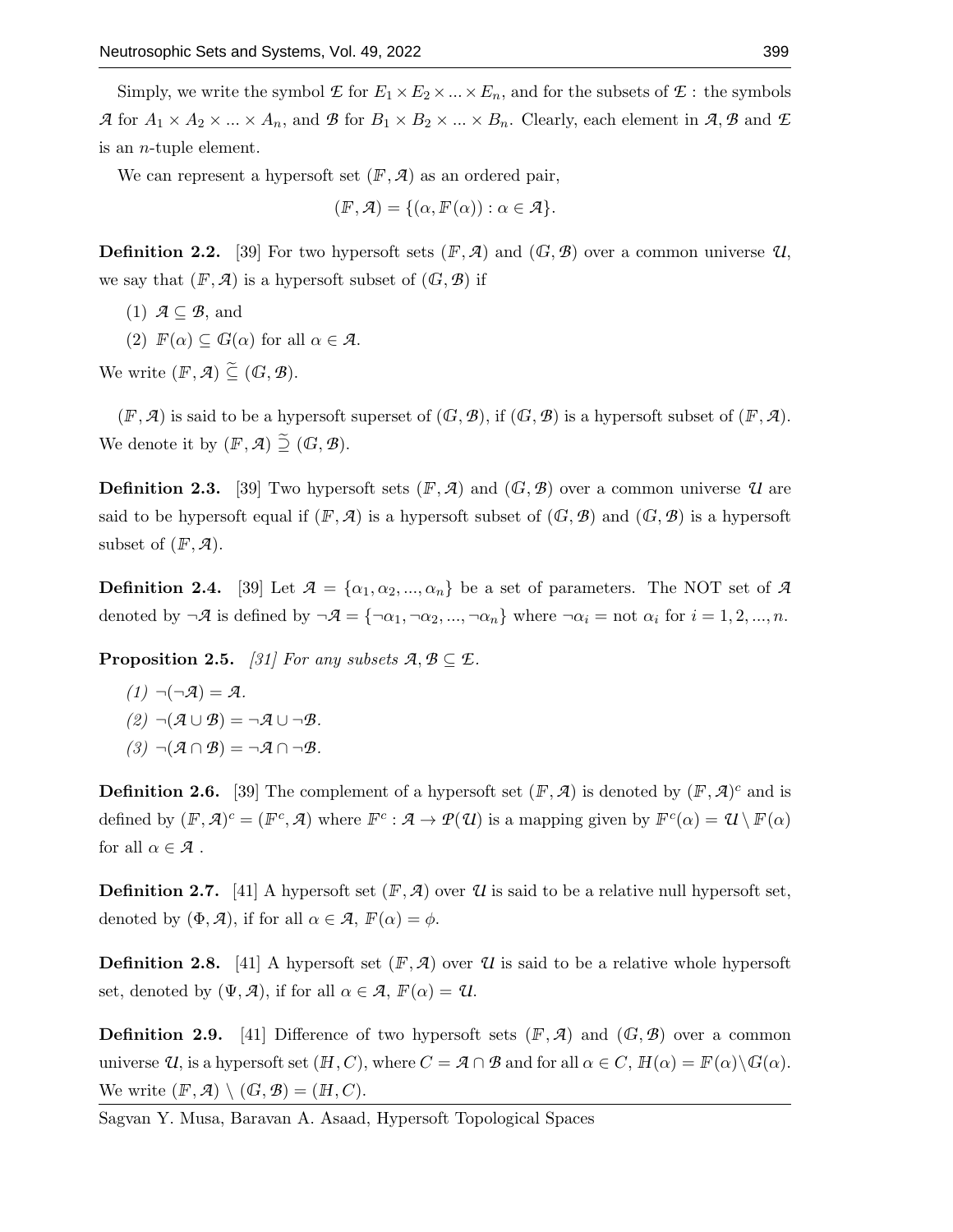**Definition 2.10.** [41] Union of two hypersoft sets  $(F, \mathcal{A})$  and  $(\mathcal{G}, \mathcal{B})$  over a common universe *U*, is a hypersoft set  $(H, C)$ , where  $C = \mathcal{A} \cap \mathcal{B}$  and for all  $\alpha \in C$ ,  $H(\alpha) = F(\alpha) \cup G(\alpha)$ . We write  $(F, \mathcal{A}) \sqcup (G, \mathcal{B}) = (H, C)$ .

**Definition 2.11.** [39] Intersection of two hypersoft sets  $(F, \mathcal{A})$  and  $(G, \mathcal{B})$  over a common universe U, is a hypersoft set  $(H, C)$ , where  $C = \mathcal{A} \cap \mathcal{B}$  and for all  $\alpha \in C$ ,  $H(\alpha) = F(\alpha) \cap G(\alpha)$ . We write  $(F, \mathcal{A}) \tilde{\sqcap} (G, \mathcal{B}) = (H, C).$ 

#### 3. Hypersoft Topological Spaces

Let *U* be an initial universe set and *E* be the non-empty set of parameters.

**Definition 3.1.** Let  $(F, \mathcal{L})$  be a hypersoft set over  $\mathcal{U}$  and  $u \in \mathcal{U}$ . Then  $u \in (F, \mathcal{L})$  if  $u \in F(\alpha)$ for all  $\alpha \in \mathcal{L}$ . Note that for any  $u \in \mathcal{U}$ ,  $u \notin (\mathbb{F}, \mathcal{L})$ , if  $u \notin \mathbb{F}(\alpha)$  for some  $\alpha \in \mathcal{L}$ .

**Definition 3.2.** Let  $\mathcal{Y}$  be a non-empty subset of  $\mathcal{U}$ . Then  $(\Upsilon, \mathcal{E})$  denotes the hypersoft set over *U* defined by  $\Upsilon(\alpha) = \mathcal{Y}$  for all  $\alpha \in \mathcal{E}$ .

**Definition 3.3.** Let  $(F, \mathcal{L})$  be a hypersoft set over  $\mathcal{U}$  and  $\mathcal{Y}$  be a non-empty subset of  $\mathcal{U}$ . Then the sub hypersoft set of  $(F, \mathcal{E})$  over  $\mathcal Y$  denoted by  $(F_{\gamma}, \mathcal{E})$ , is defined as  $\mathbb{F}_{\gamma}(\alpha) = \mathcal Y \cap \mathbb{F}(\alpha)$ for each  $\alpha \in \mathcal{L}$ .

In other words  $(F_{\gamma}, \mathcal{E}) = (\Upsilon, \mathcal{E}) \tilde{\sqcap} (F, \mathcal{E}).$ 

**Definition 3.4.** Let  $\mathcal{T}_{\mathcal{H}}$  be the collection of hypersoft sets over  $\mathcal{U}$ , then  $\mathcal{T}_{\mathcal{H}}$  is said to be a hypersoft topology on *U* if

- (1)  $(\Phi, \mathcal{L}), (\Psi, \mathcal{L})$  belong to  $\mathcal{T}_{\mathcal{H}},$
- (2) the intersection of any two hypersoft sets in  $\mathcal{T}_{\mathcal{H}}$  belongs to  $\mathcal{T}_{\mathcal{H}}$ ,
- (3) the union of any number of hypersoft sets in  $\mathcal{I}_{\mathcal{H}}$  belongs to  $\mathcal{I}_{\mathcal{H}}$ .

Then  $(\mathcal{U}, \mathcal{I}_{\mathcal{H}}, \mathcal{E})$  is called a hypersoft topological space over  $\mathcal{U}$ .

**Definition 3.5.** Let  $(\mathcal{U}, \mathcal{T}_{\mathcal{H}}, \mathcal{E})$  be a hypersoft space over  $\mathcal{U}$ , then the members of  $\mathcal{T}_{\mathcal{H}}$  are said to be hypersoft open sets in *U*.

**Example 3.6.** Let  $\mathcal{U} = \{h_1, h_2\}$ ,  $E_1 = \{e_1, e_2\}$ ,  $E_2 = \{e_3\}$ , and  $E_3 = \{e_4\}$ . Let  $\mathcal{T}_{\mathcal{H}} =$  $\{(\Phi, \mathcal{L}), (\Psi, \mathcal{L}), (\mathbb{F}_1, \mathcal{L}), (\mathbb{F}_2, \mathcal{L}), (\mathbb{F}_3, \mathcal{L})\}$  where  $(\mathbb{F}_1, \mathcal{L}), (\mathbb{F}_2, \mathcal{L}),$  and  $(\mathbb{F}_3, \mathcal{L})$  are hypersoft sets over *U*, defined as follows

 $(F_1, \mathcal{E}) = \{((e_1, e_3, e_4), \{h_1\}), ((e_2, e_3, e_4), \{h_2\})\}.$  $(F_2, \mathcal{E}) = \{((e_1, e_3, e_4), \{h_1\}), ((e_2, e_3, e_4), \mathcal{U}\}.$  $(F_3, \mathcal{L}) = \{((e_1, e_3, e_4), \mathcal{U}), ((e_2, e_3, e_4), \{h_2\})\}.$ 

Then the collection  $\mathcal{T}_{\mathcal{H}}$  forms a hypersoft topology on  $\mathcal{U}$ .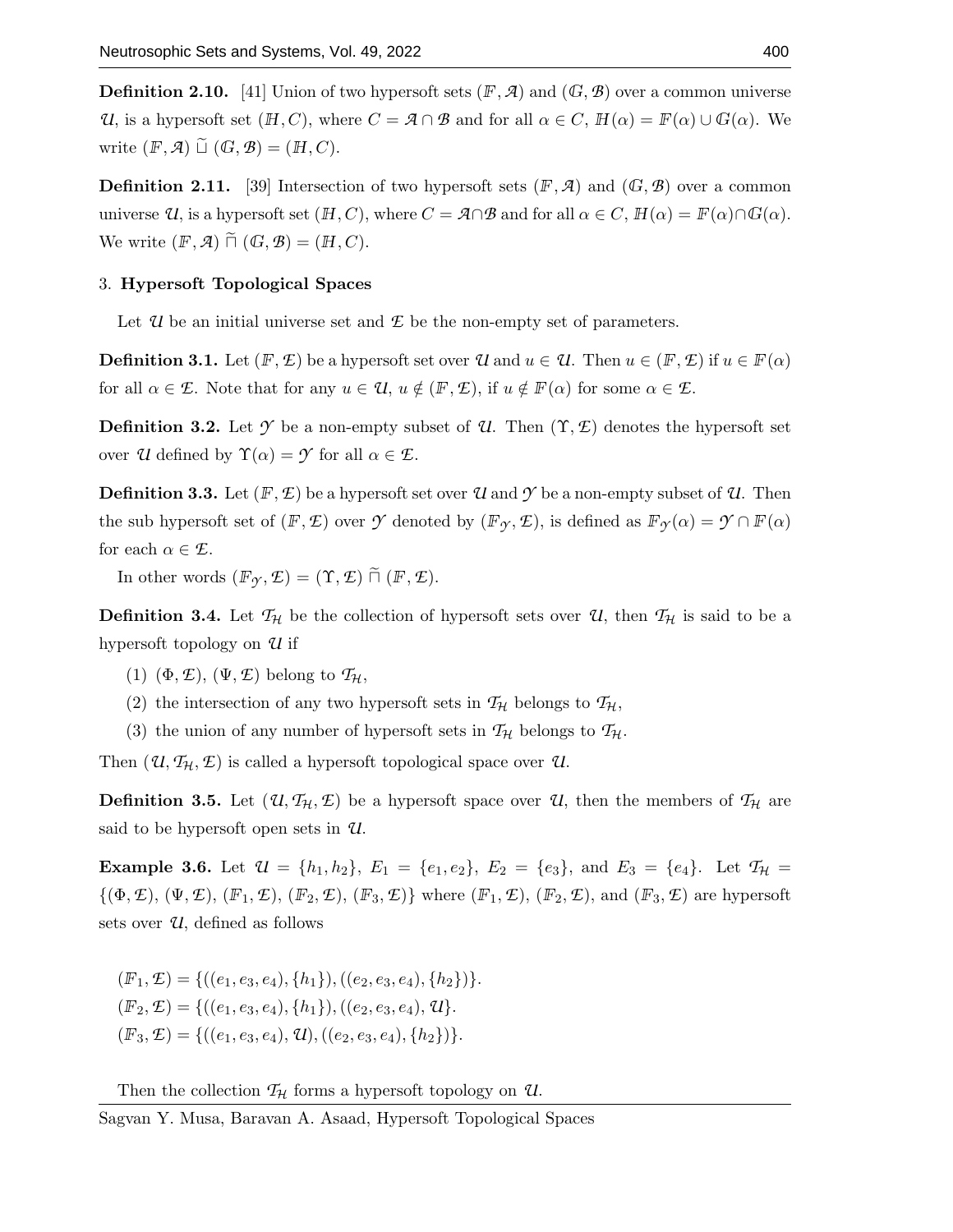**Definition 3.7.** Let  $(\mathcal{U}, \mathcal{T}_H, \mathcal{E})$  be a hypersoft space over  $\mathcal{U}$ . A hypersoft set  $(\mathbb{F}, \mathcal{E})$  over  $\mathcal{U}$ is said to be a hypersoft closed set in  $\mathcal{U}$ , if its complement  $(\mathbb{F}, \mathcal{L})^c$  belongs to  $\mathcal{I}_{\mathcal{H}}$ .

**Proposition 3.8.** Let  $(\mathcal{U}, \mathcal{T}_{\mathcal{H}}, \mathcal{E})$  be a hypersoft space over  $\mathcal{U}$ . Then

- (1)  $(\Phi, \mathcal{L})$ ,  $(\Psi, \mathcal{L})$  are hypersoft closed set over  $\mathcal{U}$ ,
- (2) the union of any two hypersoft closed sets is a hypersoft closed set over *U*,
- (3) the intersection of any number of hypersoft closed sets is a hypersoft closed set over *U*.

Proof. Follows from the definition of hypersoft topological spaces and De Morgan's laws.

**Definition 3.9.** Let *U* be an initial universe, *E* be the set of parameters, and  $T_H$  =  $\{(\Phi, \mathcal{L}), (\Psi, \mathcal{L})\}.$  Then  $\mathcal{I}_{\mathcal{H}}$  is called the hypersoft indiscrete topology on *U* and  $(\mathcal{U}, \mathcal{I}_{\mathcal{H}}, \mathcal{L})$  is said to be a hypersoft indiscrete space over *U*.

**Definition 3.10.** Let *U* be an initial universe, *E* be the set of parameters, and  $T_H$  be the collection of all hypersoft sets which can be defined over  $\mathcal{U}$ . Then  $\mathcal{T}_{\mathcal{H}}$  is called the hypersoft discrete topology on *U* and  $(\mathcal{U}, \mathcal{T}_H, \mathcal{E})$  is said to be a hypersoft discrete space over *U*.

**Definition 3.11.** Let  $(\mathcal{U}, \mathcal{T}_{\mathcal{H}_1}, \mathcal{L})$  and  $(\mathcal{U}, \mathcal{T}_{\mathcal{H}_2}, \mathcal{L})$  be two hypersoft topological spaces over *U*. If  $\mathcal{T}_{H_1} \subseteq \mathcal{T}_{H_2}$ , then  $\mathcal{T}_{H_2}$  is said to be finer than  $\mathcal{T}_{H_1}$ . If  $\mathcal{T}_{H_1} \subseteq \mathcal{T}_{H_2}$  or  $\mathcal{T}_{H_2} \subseteq \mathcal{T}_{H_1}$ , then  $\mathcal{T}_{H_1}$  and  $\mathcal{T}_{H_2}$  are said to be comparable hypersoft topologies over *U*.

**Proposition 3.12.** Let  $(\mathcal{U}, \mathcal{T}_{\mathcal{H}_1}, \mathcal{E})$  and  $(\mathcal{U}, \mathcal{T}_{\mathcal{H}_2}, \mathcal{E})$  be two hypersoft topological spaces on  $\mathcal{U},$ then  $(\mathcal{U}, \mathcal{T}_{\mathcal{H}_1} \cap \mathcal{T}_{\mathcal{H}_2}, \mathcal{E})$  is a hypersoft topological space over  $\mathcal{U}$ .

#### Proof.

- i.  $(\Phi, \mathcal{L}), (\Psi, \mathcal{L})$  belong to  $\mathcal{T}_{\mathcal{H}_1} \cap \mathcal{T}_{\mathcal{H}_2}$ .
- ii. Let  $(F_1, \mathcal{E}), (F_2, \mathcal{E}) \in \mathcal{T}_{\mathcal{H}_1} \cap \mathcal{T}_{\mathcal{H}_2}$ . Then  $(F_1, \mathcal{E}), (F_2, \mathcal{E}) \in \mathcal{T}_{\mathcal{H}_1}$  and  $(F_1, \mathcal{E}), (F_2, \mathcal{E})$  $\widetilde{\in}$   $\mathcal{T}_{\mathcal{H}_2}$ . Since  $(F_1, \mathcal{E}) \cap (F_2, \mathcal{E}) \widetilde{\in} \mathcal{T}_{\mathcal{H}_1}$  and  $(F_1, \mathcal{E}) \cap (F_2, \mathcal{E}) \widetilde{\in} \mathcal{T}_{\mathcal{H}_2}$ , so  $(F_1, \mathcal{E}) \cap$  $(F_2, \mathcal{E}) \tilde{\in} \mathcal{T}_{\mathcal{H}_1} \tilde{\sqcap} \mathcal{T}_{\mathcal{H}_2}.$
- iii. Let  $\{(\mathbb{F}_i, \mathcal{E}) \mid i \in I\}$  be a family of hypersoft sets in  $\mathcal{T}_{\mathcal{H}_1} \cap \mathcal{T}_{\mathcal{H}_2}$ . Then  $(\mathbb{F}_i, \mathcal{E}) \in$  $\mathcal{T}_{\mathcal{H}_1}$  and  $(F_i, \mathcal{E}) \in \mathcal{T}_{\mathcal{H}_2}$ , for all  $i \in I$ , so  $\tilde{\sqcup}_{i \in I} (F_i, \mathcal{E}) \in \mathcal{T}_{\mathcal{H}_1}$  and  $\tilde{\sqcup}_{i \in I} (F_i, \mathcal{E}) \in \mathcal{T}_{\mathcal{H}_2}$ . Therefore,  $\tilde{\sqcup}_{i\in I}(\mathbb{F}_i,\mathcal{E}) \tilde{\in} \mathcal{T}_{\mathcal{H}_1} \tilde{\sqcap} \mathcal{T}_{\mathcal{H}_2}$ .

Thus  $\mathcal{T}_{H_1} \cap \mathcal{T}_{H_2}$  defines a hypersoft topology on *U* and  $(\mathcal{U}, \mathcal{T}_{H_1} \cap \mathcal{T}_{H_2}, \mathcal{E})$  is a hypersoft topological space over *U*.

Remark 3.13. The union of two hypersoft topologies on *U* may not be a hypersoft topology on *U*.

**Example 3.14.** Let  $\mathcal{U} = \{h_1, h_2, h_3, h_4\}, E_1 = \{e_1, e_2\}, E_2 = \{e_3\}, \text{ and } E_3 = \{e_4\}.$  Let  $\mathcal{T}_{\mathcal{H}_1}$  $= \{(\Phi, \mathcal{L}), (\Psi, \mathcal{L}), (\mathbb{F}_1, \mathcal{L}), (\mathbb{F}_2, \mathcal{L}), (\mathbb{F}_3, \mathcal{L})\}$  and  $\mathcal{T}_{\mathcal{H}_2} = \{(\Phi, \mathcal{L}), (\Psi, \mathcal{L}), (\mathbb{G}_1, \mathcal{L}), (\mathbb{G}_2, \mathcal{L}),$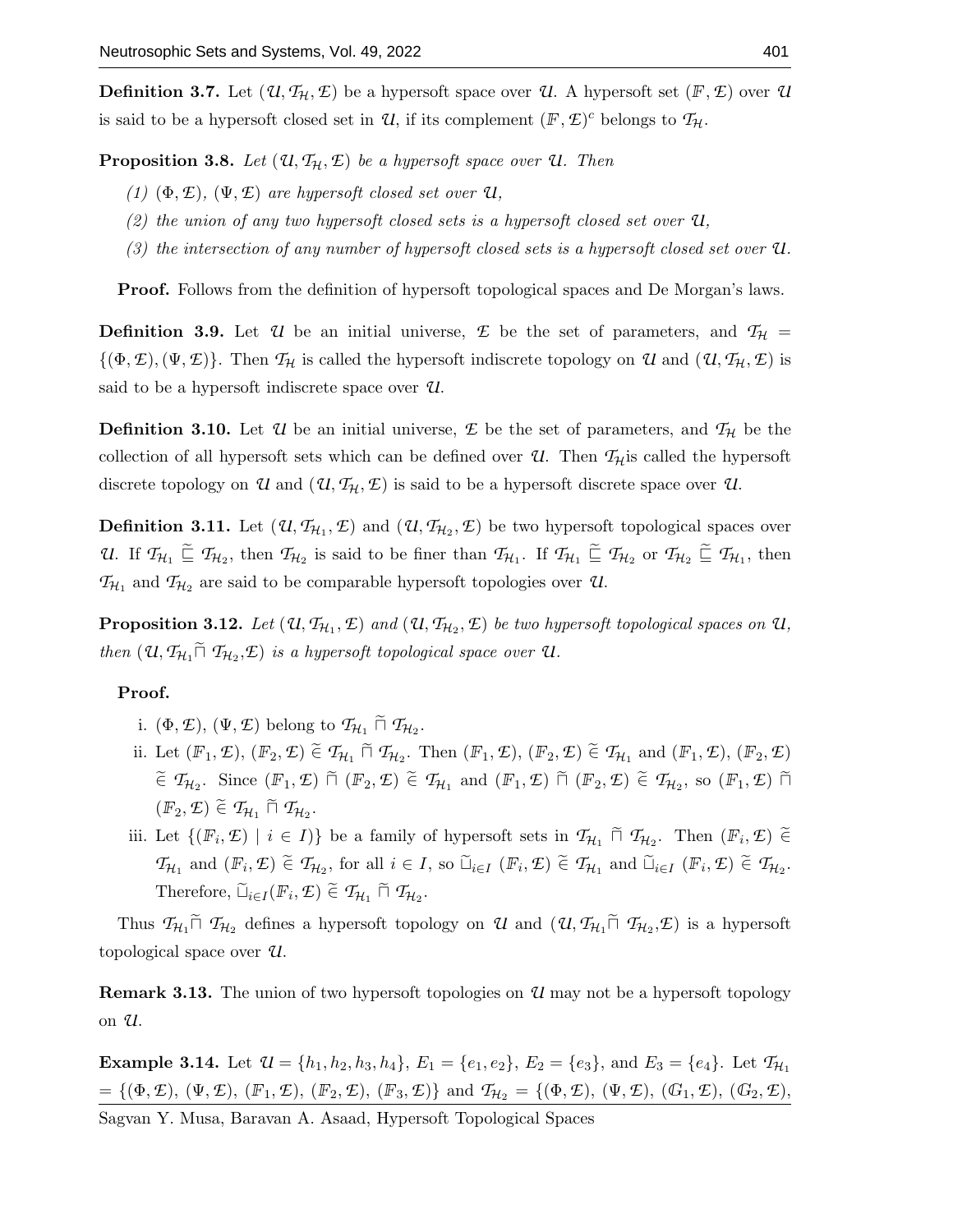$(G_3, \mathcal{E})$  be two hypersoft topologies defined on *U* where  $(F_1, \mathcal{E})$ ,  $(F_2, \mathcal{E})$ ,  $(F_3, \mathcal{E})$ ,  $(G_1, \mathcal{E})$ ,  $(G_2, \mathcal{L})$ , and  $(G_3, \mathcal{L})$  are hypersoft sets over  $\mathcal{U}$ , defined as follows

$$
(F_1, \mathcal{L}) = \{ ((e_1, e_3, e_4), \{h_3, h_4\}), ((e_2, e_3, e_4), \{h_2, h_3\}) \}.
$$
  
\n
$$
(F_2, \mathcal{L}) = \{ ((e_1, e_3, e_4), \{h_1, h_2, h_3\}), ((e_2, e_3, e_4), \{h_1, h_4\}) \}.
$$
  
\n
$$
(F_3, \mathcal{L}) = \{ ((e_1, e_3, e_4), \{h_3\}), ((e_2, e_3, e_4), \phi) \}.
$$

and

 $(G_1, \mathcal{E}) = \{((e_1, e_3, e_4), \{h_3, h_4\}), ((e_2, e_3, e_4), \{h_1, h_3, h_4\})\}.$  $(\mathbb{G}_2, \mathcal{F}) = \{((e_1, e_3, e_4), (h_1, h_2), ((e_2, e_3, e_4), (h_2, h_4))\}.$  $(G_3, \mathcal{E}) = \{((e_1, e_3, e_4), \phi), ((e_2, e_3, e_4), \{h_4\}\}.$ 

Then  $\mathcal{T}_{\mathcal{H}_1} \tilde{\sqcup} \mathcal{T}_{\mathcal{H}_2} = \{ (\Phi, \mathcal{E}), (\Psi, \mathcal{E}), (\mathbb{F}_1, \mathcal{E}), (\mathbb{F}_2, \mathcal{E}), (\mathbb{F}_3, \mathcal{E}), (\mathbb{G}_1, \mathcal{E}), (\mathbb{G}_2, \mathcal{E}), (\mathbb{G}_3, \mathcal{E}) \}.$ If we take

 $(F_1, \mathcal{L}) \tilde{\sqcup} (G_1, \mathcal{L}) = (H, \mathcal{L}),$ 

then

 $(H, \mathcal{L}) = \{((e_1, e_3, e_4), \{h_3, h_4\}), ((e_2, e_3, e_4), \mathcal{U})\},\$ but  $(H, \mathcal{E}) \nsubseteq \mathcal{T}_{\mathcal{H}_1} \nsubseteq \mathcal{T}_{\mathcal{H}_2}$ . Hence,  $\mathcal{T}_{\mathcal{H}_1} \nsubseteq \mathcal{T}_{\mathcal{H}_2}$  is not a hypersoft topology on  $\mathcal{U}$ .

**Definition 3.15.** Let  $(\mathcal{U}, \mathcal{T}_{\mathcal{H}}, \mathcal{L})$  be a hypersoft space over  $\mathcal{U}, (\mathbb{F}, \mathcal{L})$  be a hypersoft set over *U* and  $u \in U$ . Then  $(F, \mathcal{L})$  is said to be a hypersoft neighborhood of u if there exists a hypersoft open set  $(\mathcal{G}, \mathcal{E})$  such that  $u \in (\mathcal{G}, \mathcal{E}) \subseteq (F, \mathcal{E})$ .

**Proposition 3.16.** Let  $(\mathcal{U}, \mathcal{T}_{\mathcal{H}}, \mathcal{E})$  be a hypersoft space over  $\mathcal{U}$ , then

- (1) If  $(F, \mathcal{E})$  is a hypersoft neighborhood of  $u \in \mathcal{U}$ , then  $u \in (F, \mathcal{E})$ .
- (2) Each  $u \in \mathcal{U}$  has a hypersoft neighborhood.
- (3) If  $(F, \mathcal{F})$  and  $(G, \mathcal{F})$  are hypersoft neighborhoods of some  $u \in \mathcal{U}$ , then  $(F, \mathcal{F}) \cap (\mathcal{G}, \mathcal{F})$ is also a hypersoft neighborhood of u.
- (4) If  $(F, \mathcal{E})$  is a hypersoft neighborhood of  $u \in \mathcal{U}$  and  $(F, \mathcal{E}) \subseteq (G, \mathcal{E})$ , then  $(G, \mathcal{E})$  is also a hypersoft neighborhood of  $u \in \mathcal{U}$ .

#### Proof.

- (1) Follows from Definition 3.15.
- (2) For any  $u \in \mathcal{U}$ ,  $u \in (\Psi, \mathcal{E})$  and since  $(\Psi, \mathcal{E}) \tilde{\in} \mathcal{T}_{\mathcal{H}}$ , so  $u \in (\Psi, \mathcal{E}) \tilde{\sqsubseteq} (\Psi, \mathcal{E})$ . Thus  $(\Psi, \mathcal{L})$  is a hypersoft neighborhood of u.
- (3) Let  $(F, \mathcal{E})$  and  $(G, \mathcal{E})$  be the hypersoft neighborhoods of  $u \in \mathcal{U}$ , then there exist  $(F_1, \mathcal{E})$  and  $(F_2, \mathcal{E}) \tilde{\in} \mathcal{T}_\mathcal{H}$  such that  $u \in (F_1, \mathcal{E}) \tilde{\sqsubseteq} (F, \mathcal{E})$  and  $u \in (F_2, \mathcal{E}) \tilde{\sqsubseteq} (G, \mathcal{E})$ . Now  $u \in (F_1, \mathcal{E})$  and  $u \in (F_2, \mathcal{E})$  implies that  $u \in (F_1, \mathcal{E})$   $\tilde{\cap}$   $(F_2, \mathcal{E})$  and  $(F_1, \mathcal{E})$   $\tilde{\cap}$  $(F_2, \mathcal{E}) \in \mathcal{T}_H$ . So we have  $u \in (F_1, \mathcal{E}) \cap (F_2, \mathcal{E}) \subseteq (F, \mathcal{E}) \cap (G, \mathcal{E})$ . Thus,  $(F, \mathcal{E}) \cap (F_1, \mathcal{E})$ .  $(\mathbb{G}, \mathcal{L})$  is a hypersoft neighborhood of u.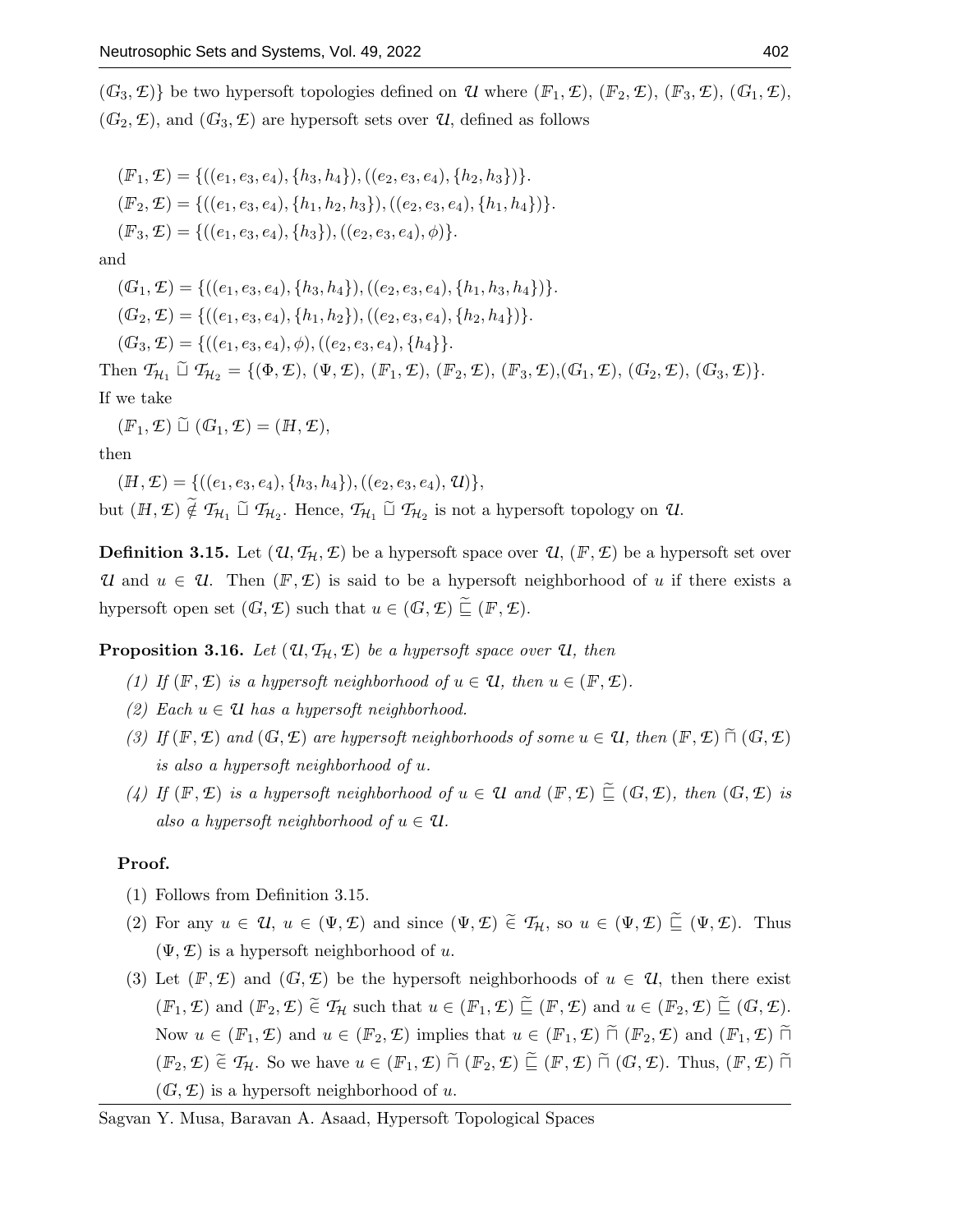(4) Let  $(F, \mathcal{E})$  be a hypersoft neighborhood of  $u \in \mathcal{U}$  and  $(F, \mathcal{E}) \subseteq (G, \mathcal{E})$ . By definition, there exists a hypersoft open set  $(F_1, \mathcal{E})$  such that  $u \in (F_1, \mathcal{E}) \subseteq (F, \mathcal{E}) \subseteq (G, \mathcal{E})$ . Thus,  $u \in (F_1, \mathcal{L}) \subseteq (\mathcal{G}, \mathcal{L})$ . Hence,  $(\mathcal{G}, \mathcal{L})$  is a hypersoft neighborhood of u.

**Proposition 3.17.** Let  $(\mathcal{U}, \mathcal{T}_H, \mathcal{E})$  be a hypersoft space over  $\mathcal{U}$ . For any hypersoft open set  $(F, \mathcal{E})$  over  $\mathcal{U}, (F, \mathcal{E})$  is a hypersoft neighborhood of each point of  $\cap_{\alpha \in \mathcal{E}} F(\alpha)$ , that is, of each of its points.

**Proof.** Let  $(F, \mathcal{E}) \in \mathcal{T}_\mathcal{H}$ . For any  $u \in \bigcap_{\alpha \in \mathcal{E}} F(\alpha)$ , we have  $u \in F(\alpha)$  for each  $\alpha \in \mathcal{E}$ . Thus  $u \in (F, \mathcal{L}) \subseteq (F, \mathcal{L})$  and so  $(F, \mathcal{L})$  is a hypersoft neighborhood of u.

Remark 3.18. The following example shows that the converse of Proposition 3.17 is not true in general.

**Example 3.19.** Consider  $\mathcal{T}_{H_1}$  given in Example 3.14 and let  $(F, \mathcal{L})$  be any hypersoft set defined as follows:

 $(F, \mathcal{E}) = \{((e_1, e_3, e_4), \{h_1, h_3, h_4\}), ((e_2, e_3, e_4), \{h_2, h_3\})\}.$ 

Then  $(F, E)$  is a hypersoft neighborhood of each point of  $\cap_{\alpha \in \mathcal{E}} F(\alpha)$ , that is, of each of its points, but it is not a hypersoft open set.

**Definition 3.20.** Let  $(\mathcal{U}, \mathcal{T}_{\mathcal{H}}, \mathcal{L})$  be a hypersoft space over  $\mathcal{U}$  and let  $(\mathbb{F}, \mathcal{L})$  be a hypersoft set over *U*. A point  $u \in U$  is called a hypersoft limit point of  $(F, \mathcal{E})$  if  $(F, \mathcal{E}) \cap ((\mathcal{G}, \mathcal{E}) \setminus \{u\})$  $\neq (\Phi, \mathcal{L})$  for every hypersoft open set  $(\mathcal{G}, \mathcal{L})$  containing u. The set of all hypersoft limit points of  $(F, \mathcal{L})$  is denoted by  $(F, \mathcal{L})^d$ .

**Proposition 3.21.** Let  $(\mathcal{U}, \mathcal{T}_{\mathcal{H}}, \mathcal{L})$  be a hypersoft space over  $\mathcal{U}$  and let  $(\mathbb{F}_1, \mathcal{L}), (\mathbb{F}_2, \mathcal{L})$  be two hypersoft sets over *U*. Then

- (1)  $(F_1, \mathcal{L}) \subseteq (F_2, \mathcal{L})$  implies  $(F_1, \mathcal{L})^d \subseteq (F_2, \mathcal{L})^d$ .
- $(2) ((\mathbb{F}_1, \mathcal{E}) \widetilde{\sqcap} (\mathbb{F}_2, \mathcal{E}))^d \subseteq (\mathbb{F}_1, \mathcal{E})^d \widetilde{\sqcap} (\mathbb{F}_2, \mathcal{E})^d.$
- $(3) ((\mathbb{F}_1, \mathcal{E}) \tilde{\sqcup} (\mathbb{F}_2, \mathcal{E}))^d = (\mathbb{F}_1, \mathcal{E})^d \tilde{\sqcup} (\mathbb{F}_2, \mathcal{E})^d.$

## Proof.

- (1) Let  $u \in (F_1, \mathcal{L})^d$  so that u is a hypersoft limit point of  $(F_1, \mathcal{L})$ . Then, by definition  $(F_1, \mathcal{E}) \cap ((\mathcal{G}, \mathcal{E}) \setminus \{u\}) \neq (\Phi, \mathcal{E})$  for every hypersoft open set  $(\mathcal{G}, \mathcal{E})$  containing u. But  $(F_1, \mathcal{E}) \subseteq (F_2, \mathcal{E})$ , it follows that  $(F_2, \mathcal{E}) \cap ((G, \mathcal{E}) \setminus \{u\}) \neq (\Phi, \mathcal{E})$ . Thus,  $u \in$  $(F_2, \mathcal{E})^d$ . Therefore,  $(F_1, \mathcal{E})^d \subseteq (F_2, \mathcal{E})^d$ .
- (2) Since  $(F_1, \mathcal{E}) \widetilde{\sqcap} (F_2, \mathcal{E}) \widetilde{\sqsubseteq} (F_1, \mathcal{E})$  and  $(F_1, \mathcal{E}) \widetilde{\sqcap} (F_2, \mathcal{E}) \widetilde{\sqsubseteq} (F_2, \mathcal{E})$ . It follows from (1) that,  $((\mathbb{F}_1, \mathcal{E}) \widetilde{\sqcap} (\mathbb{F}_2, \mathcal{E}))^d \subseteq (\mathbb{F}_1, \mathcal{E})^d$  and  $((\mathbb{F}_1, \mathcal{E}) \widetilde{\sqcap} (\mathbb{F}_2, \mathcal{E}))^d \subseteq (\mathbb{F}_2, \mathcal{E})^d$ . Hence,  $((\mathbb{F}_1, \mathcal{L}) \widetilde{\sqcap} (\mathbb{F}_2, \mathcal{L}))^d \subseteq (\mathbb{F}_1, \mathcal{L})^d \widetilde{\sqcap} (\mathbb{F}_2, \mathcal{L})^d.$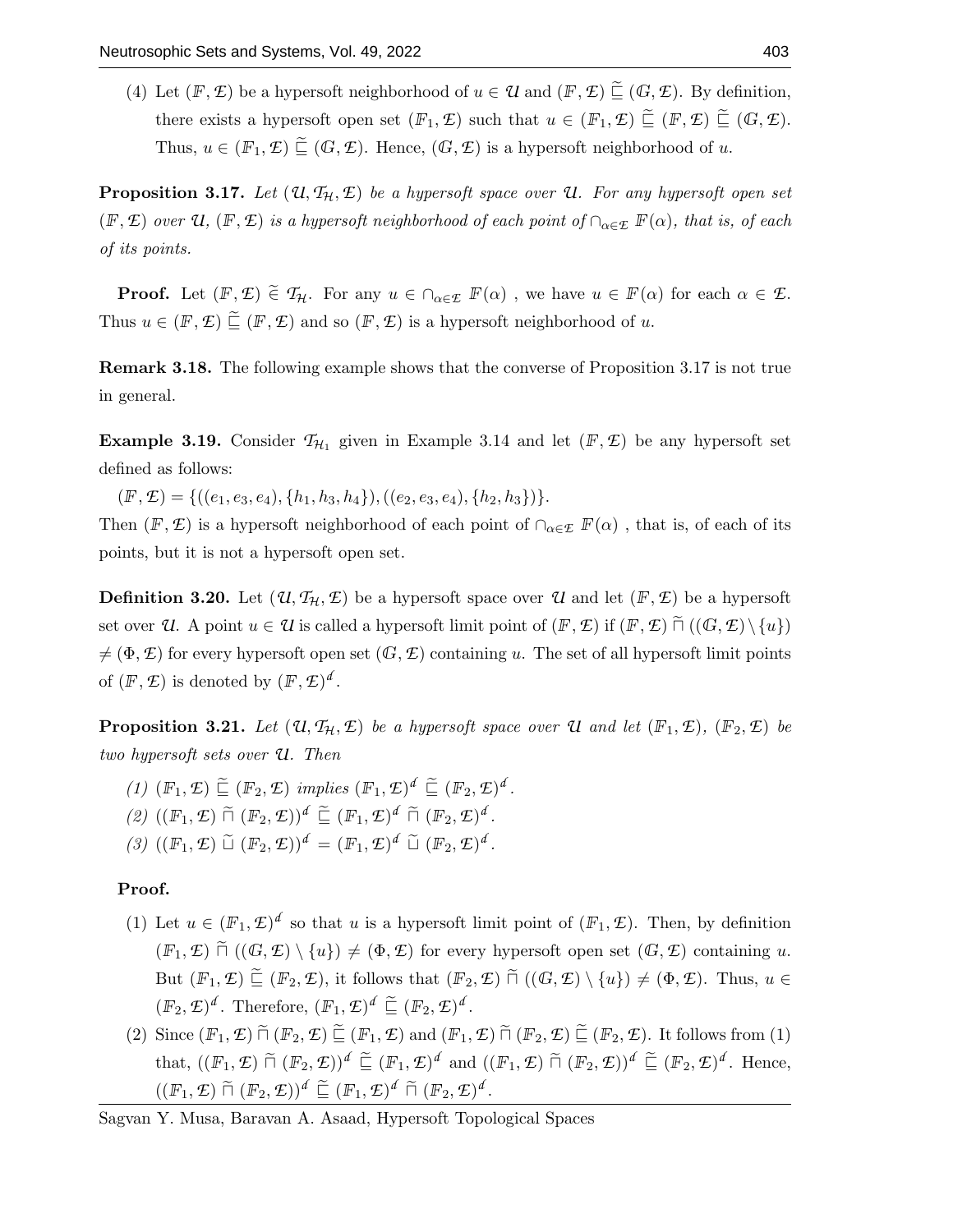(3) Since  $(F_1, \mathcal{E}) \subseteq (F_1, \mathcal{E}) \sqcup (F_2, \mathcal{E})$  and  $(F_2, \mathcal{E}) \subseteq (F_1, \mathcal{E}) \sqcup (F_2, \mathcal{E})$ . By (1) we have  $(F_1, \mathcal{L})^d \subseteq ((F_1, \mathcal{L}) \sqcup (F_2, \mathcal{L}))^d$  and  $(F_2, \mathcal{L})^d \subseteq ((F_1, \mathcal{L}) \sqcup (F_2, \mathcal{L}))^d$ . So,  $(F_1, \mathcal{L})^d \sqcup$  $(F_2, \mathcal{L})^d \subseteq ((F_1, \mathcal{L}) \sqcup (F_2, \mathcal{L}))^d$ . Now, let  $u \in ((F_1, \mathcal{L}) \sqcup (F_2, \mathcal{L}))^d$ . Then,  $((F_1, \mathcal{L})$  $\tilde{\Box}$  ( $\mathbb{F}_2$ , E))  $\tilde{\Box}$  (( $\mathbb{G}, \mathcal{L}$ )  $\setminus \{u\}$ )  $\neq$  ( $\Phi$ ,  $\mathcal{L}$ ) for every hypersoft open set ( $\mathbb{G}, \mathcal{L}$ ) containing u. Therefore,  $(F_1, \mathcal{L}) \cap ((\mathbb{G}, \mathcal{L}) \setminus \{u\}) \neq (\Phi, \mathcal{L})$  or  $(F_2, \mathcal{L}) \cap ((\mathbb{G}, \mathcal{L}) \setminus \{u\}) \neq (\Phi, \mathcal{L})$ . Thus,  $u \in (F_1, \mathcal{L})^d$  or  $u \in (F_2, \mathcal{L})^d$  and then  $u \in (F_1, \mathcal{L})^d$   $\Box$   $(F_2, \mathcal{L})^d$ . Therefore,  $((\mathbb{F}_1, \mathcal{E}) \sqcup (\mathbb{F}_2, \mathcal{E}))^d \subseteq (\mathbb{F}_1, \mathcal{E})^d \sqcup (\mathbb{F}_2, \mathcal{E})^d$ . Now, we have  $((\mathbb{F}_1, \mathcal{E}) \sqcup (\mathbb{F}_2, \mathcal{E}))^d =$  $(F_1, \mathcal{E})^d \widetilde{\sqcup} (F_2, \mathcal{E})^d.$ 

Remark 3.22. The following example shows that the equality in Proposition 3.21 (2) does not hold in general.

**Example 3.23.** Let us consider the hypersoft topological space  $(\mathcal{U}, \mathcal{T}_{\mathcal{H}_1}, \mathcal{E})$  in Example 3.14 and let  $(F, \mathcal{L})$  and  $(G, \mathcal{L})$  are hypersoft sets defined as follows:

$$
(F, \mathcal{L}) = \{ ((e_1, e_3, e_4), \phi), ((e_2, e_3, e_4), \{h_4\}) \}.
$$
  

$$
(G, \mathcal{L}) = \{ ((e_1, e_3, e_4), \{h_2\}), ((e_2, e_3, e_4), \{h_3\}).
$$

Then  $(F, \mathcal{L})^d \cap (G, \mathcal{L})^d = \{h_1\}$ . But,  $(F, \mathcal{L}) \cap (G, \mathcal{L}) = (\Phi, \mathcal{L})$  and  $((F, \mathcal{L}) \cap (G, \mathcal{L}))^d =$  $(\Phi, \mathcal{E})^d = \phi$ . Hence,  $((\mathbb{F}_1, \mathcal{E}) \widetilde{\sqcap} (\mathbb{F}_2, \mathcal{E}))^d \neq (\mathbb{F}_1, \mathcal{E})^d \widetilde{\sqcap} (\mathbb{F}_2, \mathcal{E})^d$ .

**Definition 3.24.** Let  $(\mathcal{U}, \mathcal{T}_{\mathcal{H}}, \mathcal{L})$  be a hypersoft space over  $\mathcal{U}$  and  $\mathcal{Y}$  be a non-empty subset of *U*. Then

$$
\mathcal{T}_{\mathcal{H}_{\mathcal{T}}} = \{ (\mathbb{F}_{\mathcal{T}}, \mathcal{E}) \mid (\mathbb{F}, \mathcal{E}) \in \mathcal{T}_{\mathcal{H}} \}
$$

is said to be the relative hypersoft topology on  $\mathcal Y$  and  $(\mathcal Y, \mathcal T_{\mathcal H_{\mathcal Y}}, \mathcal E)$  is called a hypersoft subspace of  $(\mathcal{U}, \mathcal{T}_{\mathcal{H}}, \mathcal{E})$ 

It is easy to verify that  $T_{\mathcal{H}_{\mathcal{Y}}}$  is a hypersoft topology on  $\mathcal{Y}$ .

Example 3.25. Any hypersoft subspace of a hypersoft indiscrete topological space is a hypersoft indiscrete topological space.

Example 3.26. Any hypersoft subspace of a hypersoft discrete topological space is a hypersoft discrete topological space.

**Proposition 3.27.** Let  $(\mathcal{Y}, \mathcal{T}_{\mathcal{H}_{\mathcal{Y}}}, \mathcal{E})$  be a hypersoft subspace of a hypersoft topological space  $(\mathcal{U}, \mathcal{T}_{\mathcal{H}}, \mathcal{E})$  and  $(\mathbb{F}_{\mathcal{Y}}, \mathcal{E})$  be a hypersoft open set in  $\mathcal{Y}$ . If  $(\Upsilon, \mathcal{E}) \in \mathcal{T}_{\mathcal{H}}$  then  $(\mathbb{F}_{\mathcal{Y}}, \mathcal{E}) \in \mathcal{T}_{\mathcal{H}}$ .

**Proof.** Let  $(\mathbb{F}_{\gamma}, \mathcal{E})$  be a hypersoft open set in  $\gamma$ , then there exists a hypersoft open set  $(F, \mathcal{E})$  in *U* such that  $(F_{\gamma}, \mathcal{E}) = (\Upsilon, \mathcal{E}) \widetilde{\sqcap} (F, \mathcal{E})$ . Now, if  $(\Upsilon, \mathcal{E}) \widetilde{\in} \mathcal{I}_{\mathcal{H}}$  then  $(\Upsilon, \mathcal{E}) \widetilde{\sqcap} (F, \mathcal{E})$  $\widetilde{\in}$   $\mathcal{T}_{\mathcal{H}}$ . Hence,  $(F_{\mathcal{T}}, \mathcal{E}) \widetilde{\in}$   $\mathcal{T}_{\mathcal{H}}$ .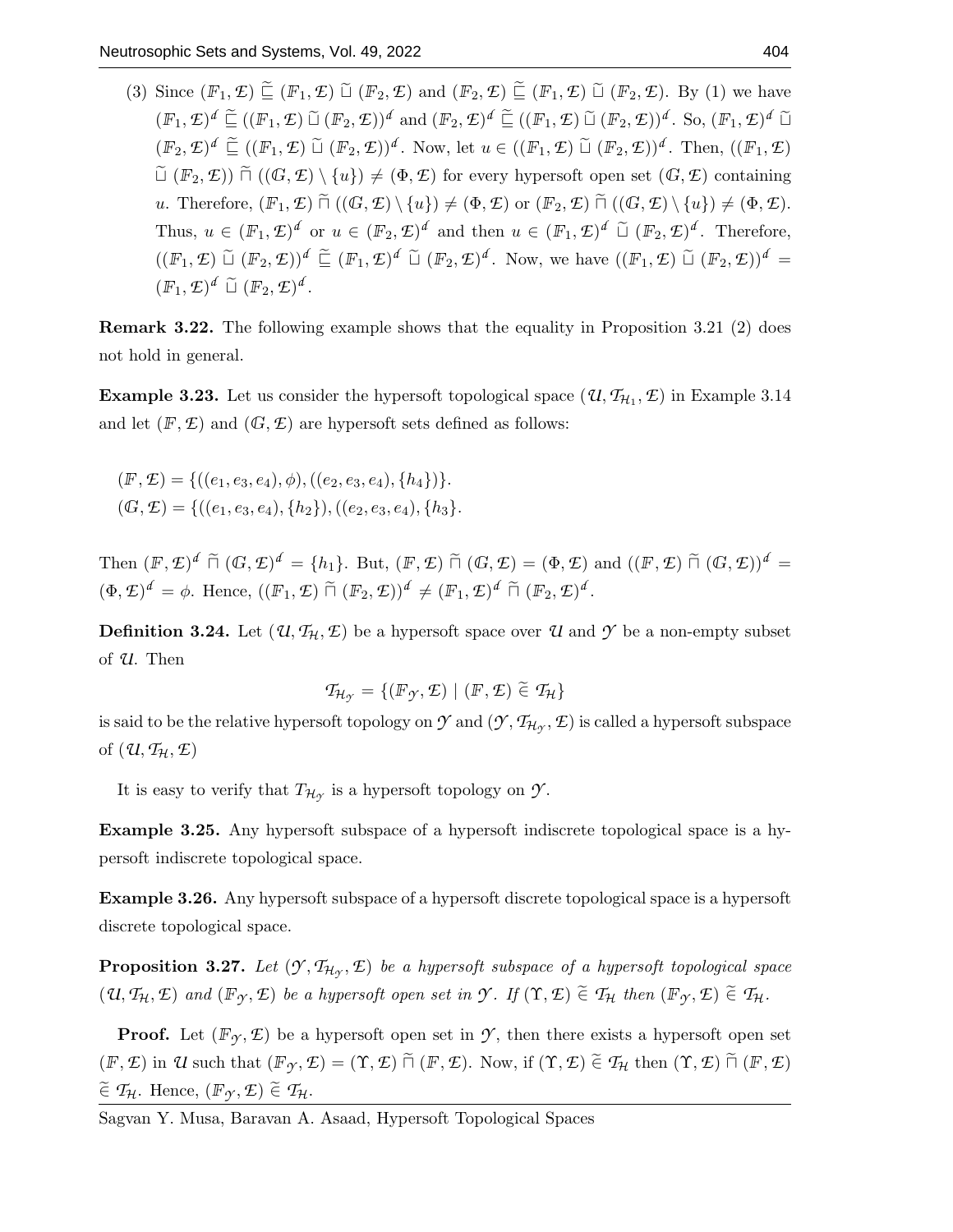Proposition 3.28. Let  $(\mathcal{Y}, \mathcal{T}_{\mathcal{H}_{\mathcal{Y}}}, \mathcal{E})$  and  $(\mathcal{Z}, \mathcal{T}_{\mathcal{H}_{\mathcal{Z}}}, \mathcal{E})$  be two hypersoft subspaces of  $(\mathcal{U}, \mathcal{T}_{\mathcal{H}}, \mathcal{E})$ and let  $\mathcal{Y} \subseteq \mathcal{Z}$ . Then  $(\mathcal{Y}, \mathcal{T}_{\mathcal{H}_{\mathcal{Y}}}, \mathcal{E})$  is a hypersoft subspace of  $(\mathcal{Z}, \mathcal{T}_{\mathcal{H}_{\mathcal{Z}}}, \mathcal{E})$ .

**Proof.** Let  $(F_\gamma, \mathcal{E})$  be a hypersoft open set in  $\gamma$ , then there exists a hypersoft open set  $(F, \mathcal{E})$  in *U* such that  $(F_{\gamma}, \mathcal{E}) = (\Upsilon, \mathcal{E}) \cap (F, \mathcal{E})$ , or equivalently, for each  $\alpha \in \mathcal{E}$ ,  $\mathbb{F}_{\gamma}(\alpha) = \mathcal{Y} \cap \mathbb{F}(\alpha)$ . Since  $\mathcal{Y} \subseteq \mathcal{Z}$  then  $\mathcal{Y} = \mathcal{Y} \cap \mathcal{Z}$ . Now,  $\mathbb{F}_{\gamma}(\alpha) = \mathcal{Y} \cap \mathbb{F}(\alpha) = (\mathcal{Y} \cap \mathcal{Z})$  $\cap$   $\mathbb{F}(\alpha) = \mathcal{Y} \cap (\mathcal{Z} \cap \mathbb{F}(\alpha)) = \mathcal{Y} \cap \mathbb{F}_z(\alpha)$  so we have  $\mathbb{F}_{\mathcal{Y}}(\alpha) = \mathcal{Y} \cap \mathbb{F}_z(\alpha)$ , or equivalently,  $(F_{\mathcal{F}}, \mathcal{E}) = (\Upsilon, \mathcal{E}) \cap (F_{\mathcal{Z}}, \mathcal{E})$  where  $(F_{\mathcal{Z}}, \mathcal{E})$  is a hypersoft open set in  $\mathcal{Z}$ . Hence,  $(\mathcal{Y}, \mathcal{T}_{\mathcal{H}_{\mathcal{Y}}}, \mathcal{E})$ is a hypersoft subspace of  $(Z, \mathcal{T}_{\mathcal{H}_Z}, \mathcal{E})$ .

# 4. Hypersoft Closure, Hypersoft Interior, Hypersoft Exterior, and Hypersoft Boundary

**Definition 4.1.** Let  $(\mathcal{U}, \mathcal{T}_{\mathcal{H}}, \mathcal{E})$  be a hypersoft space and  $(F, \mathcal{E})$  be a hypersoft set over  $\mathcal{U}$ . The intersection of all hypersoft closed supersets of  $(F, \mathcal{L})$  is called the hypersoft closure of  $(F, \mathcal{E})$  and is denoted by  $(F, \mathcal{E})$ .

In other words,  $\overline{(F, \mathcal{E})} = \tilde{\sqcap} \{ (\mathcal{G}, \mathcal{E}) \mid (\mathcal{G}, \mathcal{E})^c \in \mathcal{T}_{\mathcal{H}}, (\mathcal{G}, \mathcal{E}) \sqsupseteq (\mathbb{F}, \mathcal{E}) \}.$ 

**Proposition 4.2.** Let  $(\mathcal{U}, \mathcal{T}_{\mathcal{H}}, \mathcal{L})$  be a hypersoft space and  $(\mathbb{F}, \mathcal{L})$  be a hypersoft set over  $\mathcal{U}$ . Then

(1)  $(\overline{\mathbb{F}, \mathcal{E}})$  is the smallest hypersoft closed set containing  $(\mathbb{F}, \mathcal{E})$ .

(2)  $(F, \mathcal{E})$  is a hypersoft closed set if and only if  $(F, \mathcal{E}) = \overline{(F, \mathcal{E})}$ .

#### Proof.

- (1) Follows from Definition 4.1.
- (2) Let  $(F, \mathcal{E})$  be a hypersoft closed set. So,  $(F, \mathcal{E})$  itself is the smallest hypersoft closed set over *U* containing  $(F, \mathcal{E})$  and hence  $(F, \mathcal{E}) = \overline{(F, \mathcal{E})}$ . Conversely, suppose that  $(F, \mathcal{E}) = \overline{(F, \mathcal{E})}$ . By (1.)  $\overline{(F, \mathcal{E})}$  is a hypersoft closed, so  $(F, \mathcal{E})$  is also a hypersoft closed set over *U*

**Proposition 4.3.** Let  $(\mathcal{U}, \mathcal{T}_{\mathcal{H}}, \mathcal{E})$  be a hypersoft space over  $\mathcal{U}$  and let  $(\mathbb{F}_1, \mathcal{E}), (\mathbb{F}_2, \mathcal{E})$  be two hypersoft sets over *U*. Then

(1) 
$$
(\overline{\Phi}, \overline{\mathcal{L}}) = (\Phi, \mathcal{L})
$$
 and  $(\overline{\Psi}, \mathcal{L}) = (\Psi, \mathcal{L}).$   
\n(2)  $(\mathbb{F}_1, \mathcal{L}) \subseteq (\overline{\mathbb{F}_1}, \mathcal{L}).$   
\n(3)  $(\mathbb{F}_1, \mathcal{L}) \subseteq (\mathbb{F}_2, \mathcal{L})$  implies  $(\overline{\mathbb{F}_1}, \mathcal{L}) \subseteq (\overline{\mathbb{F}_2}, \mathcal{L}).$   
\n(4)  $( (\overline{\mathbb{F}_1}, \mathcal{L}) \widetilde{\Box} (\mathbb{F}_2, \mathcal{L})) = (\overline{\mathbb{F}_1}, \mathcal{L}) \widetilde{\Box} (\overline{\mathbb{F}_2}, \mathcal{L}).$   
\n(5)  $(\overline{(\mathbb{F}_1, \mathcal{L})} \widetilde{\Box} (\mathbb{F}_2, \mathcal{L}))} \subseteq (\overline{\mathbb{F}_1}, \mathcal{L}) \widetilde{\Box} (\overline{\mathbb{F}_2}, \mathcal{L}).$   
\n(6)  $(\overline{\mathbb{F}_1}, \mathcal{L})} = (\overline{\mathbb{F}_1}, \mathcal{L}).$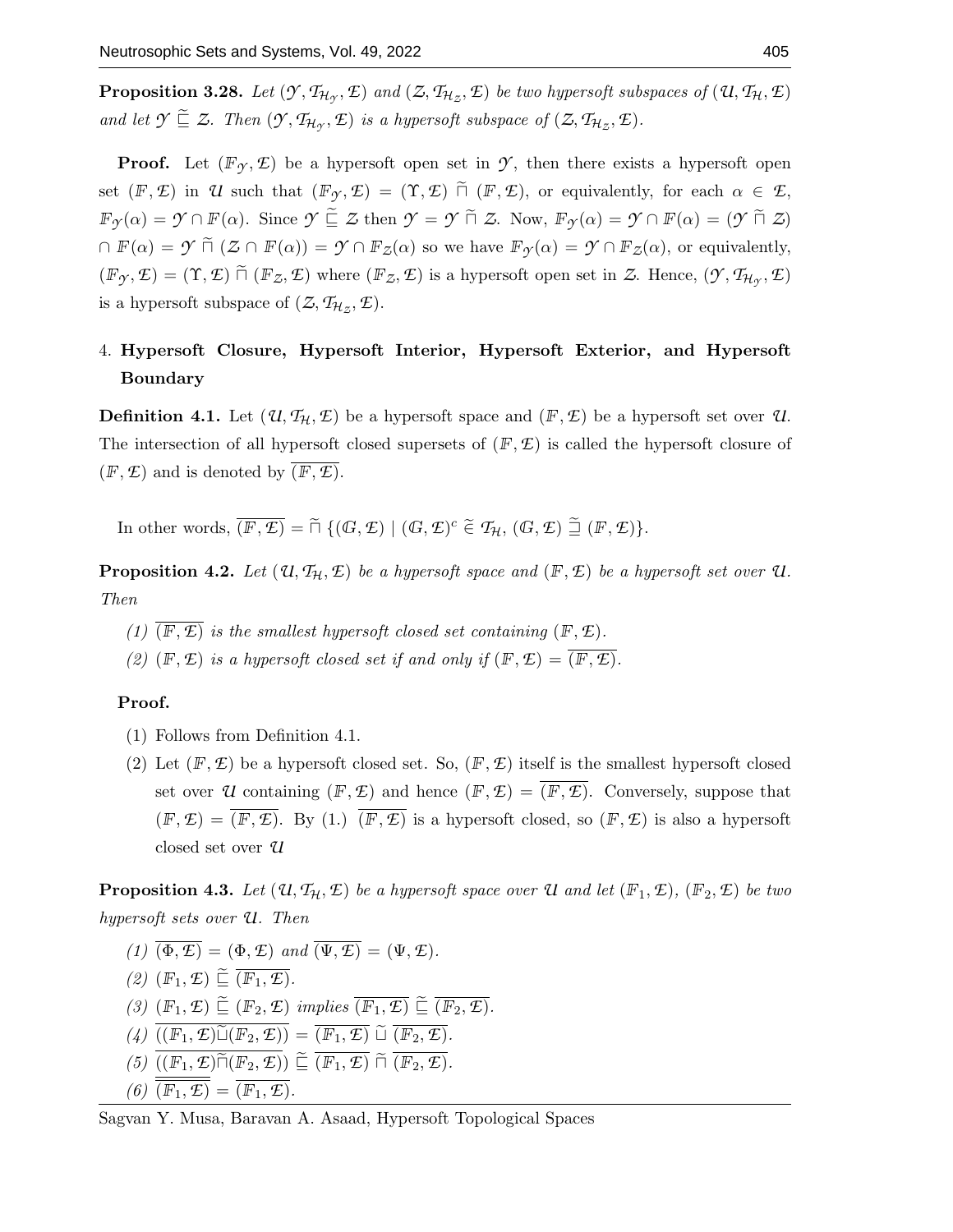#### Proof.

- (1) Since  $(\Phi, \mathcal{E})$  and  $(\Psi, \mathcal{E})$  are hypersoft closed sets, then by Proposition 4.2 (2), we have  $\overline{(\Phi,\mathcal{L})} = (\Phi,\mathcal{L})$  and  $\overline{(\Psi,\mathcal{L})} = (\Psi,\mathcal{L}).$
- (2) By Proposition 4.2 (1),  $(\overline{F_1}, \overline{E})$  is the smallest hypersoft closed set containing  $(F_1, \overline{E})$ and so  $(F_1, \mathcal{L}) \subseteq \overline{(F_1, \mathcal{L})}$ .
- (3) By (2.),  $(F_2, \mathcal{E}) \subseteq \overline{(F_2, \mathcal{E})}$ . Since  $(F_1, \mathcal{E}) \subseteq \overline{(F_2, \mathcal{E})}$ , we have  $(F_1, \mathcal{E}) \subseteq \overline{(F_2, \mathcal{E})}$ . But  $\overline{(F_2,\mathcal{F})}$  is a hypersoft closed set. Thus,  $\overline{(F_2,\mathcal{F})}$  is a hypersoft closed set containing  $(F_1, \mathcal{E})$ . Since  $\overline{(F_1, \mathcal{E})}$  is the smallest hypersoft closed set over *U* containing  $(F_1, \mathcal{E})$ , so we have  $\overline{(F_1, \mathcal{L})} \subseteq \overline{(F_2, \mathcal{L})}$ .
- (4) Since  $(F_1, \mathcal{E}) \subseteq (F_1, \mathcal{E}) \sqcup (F_2, \mathcal{E})$  and  $(F_2, \mathcal{E}) \subseteq (F_1, \mathcal{E}) \sqcup (F_2, \mathcal{E})$ . By (3.), we have  $(\overline{F_1}, \mathcal{E}) \subseteq (F_1, \mathcal{E}) \widetilde{\sqcup} (F_2, \mathcal{E})$  and  $(\overline{F_2}, \mathcal{E}) \subseteq (\overline{(F_1, \mathcal{E}) \widetilde{\sqcup} (F_2, \mathcal{E})})$ . Hence,  $(\overline{F_1}, \mathcal{E})$  $\widetilde{\Box}(\overline{\mathbb{F}_{2},\mathcal{E}}) \subseteq \overline{(\mathbb{F}_{1},\mathcal{E})\widetilde{\Box}(\mathbb{F}_{2},\mathcal{E})}$ . Now, since  $\overline{(\mathbb{F}_{1},\mathcal{E})}$  and  $\overline{(\mathbb{F}_{2},\mathcal{E})}$  are hypersoft closed sets,  $(\overline{F_1}, \overline{E})$   $\widetilde{\sqcup}$   $(\overline{F_2}, \overline{E})$  is also hypersoft closed. Also,  $(F_1, \overline{E}) \widetilde{\sqsubseteq} (\overline{F_1}, \overline{E})$  and  $(F_2, \overline{E}) \widetilde{\sqsubseteq}$  $\overline{(F_2,\mathcal{F})}$  implies that  $(F_1,\mathcal{F}) \sqsubseteq (F_2,\mathcal{F}) \sqsubseteq \overline{(F_1,\mathcal{F})} \sqcup \overline{(F_2,\mathcal{F})}$ . Thus,  $\overline{(F_1,\mathcal{F})} \sqcup \overline{(F_2,\mathcal{F})}$ is a hypersoft closed containing  $(F_1, \mathcal{L}) \tilde{\sqcup} (F_2, \mathcal{L})$ . Since  $\overline{((F_1, \mathcal{L})\tilde{\sqcup} (F_2, \mathcal{L})})$  is the smallest hypersoft closed set containing  $(F_1, \mathcal{E}) \sqcup (F_2, \mathcal{E})$ , we have  $\overline{((F_1, \mathcal{E})\sqcup (F_2, \mathcal{E})})$  $\widetilde{\Xi}(\overline{\mathbb{F}_1}, \mathcal{F}) \widetilde{\Box}(\overline{\mathbb{F}_2}, \mathcal{F})$ . Hence,  $\overline{(\mathbb{F}_1, \mathcal{F})\widetilde{\Box}(\mathbb{F}_2, \mathcal{F})} = \overline{(\mathbb{F}_1, \mathcal{F})} \widetilde{\Box}(\overline{\mathbb{F}_2, \mathcal{F}})$ .
- (5) Since  $(F_1, \mathcal{L})$   $\tilde{\Box}$   $(F_2, \mathcal{L})$   $\tilde{\sqsubseteq}$   $(F_1, \mathcal{L})$  and  $(F_1, \mathcal{L})$   $\tilde{\Box}$   $(F_2, \mathcal{L})$   $\tilde{\sqsubseteq}$   $(F_2, \mathcal{L})$ , then  $\overline{((F_1, \mathcal{L})\widetilde{\cap} (F_2, \mathcal{L}))} \subseteq \overline{(F_1, \mathcal{L})}$  and  $\overline{((F_1, \mathcal{L})\widetilde{\cap} (F_2, \mathcal{L}))} \subseteq \overline{(F_2, \mathcal{L})}$ . Therefore,  $\overline{((\mathbb{F}_1,\mathcal{L})\widetilde{\cap}(\mathbb{F}_2,\mathcal{L}))}\subseteq \overline{(\mathbb{F}_1,\mathcal{L})}\widetilde{\cap} \overline{(\mathbb{F}_2,\mathcal{L})}.$
- (6) Since  $(\overline{F_1, \mathcal{L}})$  is a hypersoft closed set, therefore by Proposition 4.2 (2), we have  $(\overline{F_1, \mathcal{L}})$  $=\overline{(F_1,\mathcal{L})}.$

Remark 4.4. The following example shows that the equality does not hold in Proposition 4.3  $(5).$ 

**Example 4.5.** Let us consider the hypersoft topological space  $(\mathcal{U}, \mathcal{T}_{\mathcal{H}_1}, \mathcal{E})$  in Example 3.14 and let  $(F, \mathcal{E}), (G, \mathcal{E})$  in Example 3.23. Then

 $(\overline{\mathbb{F}, \mathcal{E}}) = (\mathbb{F}_1, \mathcal{E})^c$  and  $\overline{(\mathbb{G}, \mathcal{E})} = (\mathbb{F}_3, \mathcal{E})^c$  and  $\overline{(\mathbb{F}, \mathcal{E})} \cap \overline{(\mathbb{G}, \mathcal{E})} = (\mathbb{F}_1, \mathcal{E})^c$ . Now,  $(\mathbb{F}, \mathcal{E}) \cap \overline{\mathbb{F}}$  $(\mathcal{G}, \mathcal{L}) = (\Phi, \mathcal{L})$  and  $\overline{((\mathbb{F}, \mathcal{L})\widetilde{\cap}(\mathbb{G}, \mathcal{L}))} = \overline{(\Phi, \mathcal{L})} = (\Phi, \mathcal{L})$ . Hence,  $\overline{((\mathbb{F}, \mathcal{L})\widetilde{\cap}(\mathbb{G}, \mathcal{L}))} \neq \overline{(\mathbb{F}, \mathcal{L})}$  $\widetilde{\Pi}(\mathbb{G},\mathcal{E})$ .

**Definition 4.6.** Let  $(\mathcal{U}, \mathcal{T}_{\mathcal{H}}, \mathcal{E})$  be a hypersoft space over  $\mathcal{U}$ ,  $(\mathbb{F}, \mathcal{E})$  be a hypersoft set over *U* and  $u \in U$ . Then u is said to be a hypersoft interior point of  $(F, \mathcal{E})$  if there exists a hypersoft open set  $(G, \mathcal{E})$  such that  $u \in (G, \mathcal{E}) \subseteq (F, \mathcal{E})$ .

**Definition 4.7.** Let  $(\mathcal{U}, \mathcal{T}_H, \mathcal{E})$  be a hypersoft space over  $\mathcal{U}$ . Then hypersoft interior of hypersoft set  $(F, \mathcal{E})$  over  $\mathcal U$  is denoted by  $(F, \mathcal{E})^{\rho}$  and is defined as the union of all hypersoft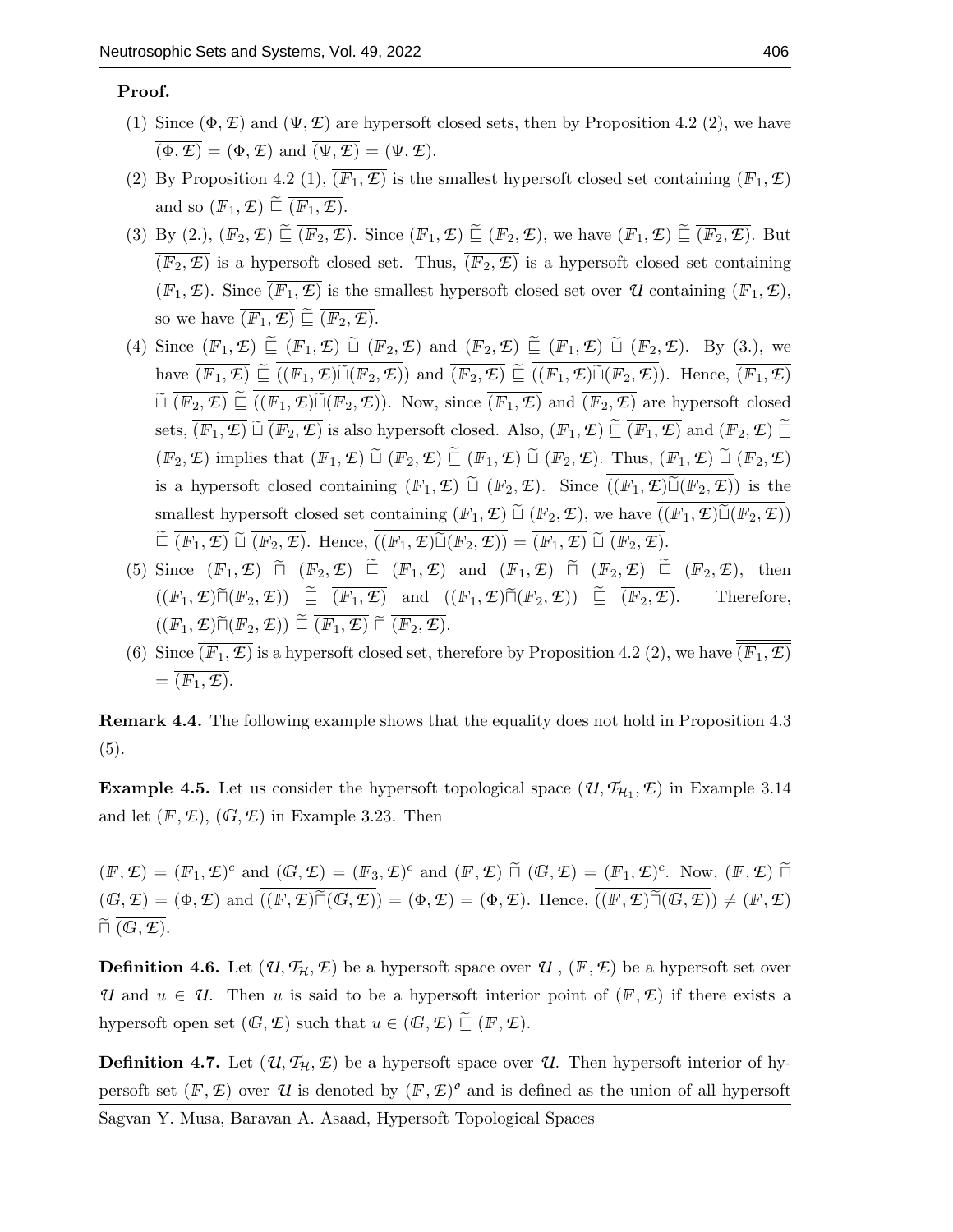open set contained in (F,*E*).

In other words,  $(F, \mathcal{E})^o = \widetilde{\sqcup} \{ (G, \mathcal{E}) \mid (G, \mathcal{E}) \widetilde{\in} \mathcal{T}_{\mathcal{H}}, (G, \mathcal{E}) \widetilde{\sqsubseteq} (F, \mathcal{E}) \}.$ 

**Proposition 4.8.** Let  $(\mathcal{U}, \mathcal{T}_H, \mathcal{E})$  be a hypersoft space and let  $(\mathbb{F}, \mathcal{E})$  be a hypersoft set over *U*. Then

- (1)  $(F, \mathcal{L})^{\circ}$  is the largest hypersoft open set contained in  $(F, \mathcal{L})$ .
- (2)  $(F, \mathcal{E})$  is a hypersoft open set if and only if  $(F, \mathcal{E}) = (F, \mathcal{E})^o$ .

#### Proof.

- (1) Follows from Definition 4.7.
- (2) Let  $(F, \mathcal{E})$  be a hypersoft open set. Then  $(F, \mathcal{E})$  is surely identical with the largest hypersoft open subset of  $(F, \mathcal{E})$ . But by  $(1, 0)$ ,  $(F, \mathcal{E})^{\sigma}$  is the largest hypersoft open subset of  $(F, \mathcal{E})$ . Hence,  $(F, \mathcal{E}) = (F, \mathcal{E})^o$ . Conversely, let  $(F, \mathcal{E}) = (F, \mathcal{E})^o$ . By (1.),  $(F, \mathcal{E})^{\sigma}$  is a hypersoft open set and therefore  $(F, \mathcal{E})$  is also hypersoft open set.

**Proposition 4.9.** Let  $(\mathcal{U}, \mathcal{T}_\mathcal{H}, \mathcal{L})$  be a hypersoft space over  $\mathcal{U}$  and let  $(\mathbb{F}_1, \mathcal{L}), (\mathbb{F}_2, \mathcal{L})$  be two hypersoft sets over *U*. Then

- (1)  $(\Phi, \mathcal{L})^{\circ} = (\Phi, \mathcal{L})$  and  $(\Psi, \mathcal{L})^{\circ} = (\Psi, \mathcal{L})$ .
- $(2)$   $(F_1, \mathcal{L})^o \subseteq (F_1, \mathcal{L}).$
- $(3)$   $(F_1, \mathcal{L}) \subseteq \overline{(F_2, \mathcal{L})}$  *implies*  $(F_1, \mathcal{L})^o \subseteq (F_2, \mathcal{L})^o$ .
- $(4)$   $(F_1, \mathcal{L})^o \tilde{\sqcap} (F_2, \mathcal{L})^o = ((F_1, \mathcal{L}) \tilde{\sqcap} (F_2, \mathcal{L}))^o.$
- $(F_1, \mathcal{E})^o \widetilde{\sqcup} (F_2, \mathcal{E})^o \widetilde{\sqsubseteq} ((F_1, \mathcal{E}) \widetilde{\sqcup} (F_2, \mathcal{E}))^o.$
- (6)  $((\mathbb{F}_1, \mathcal{L})^o)^o = (\mathbb{F}_1, \mathcal{L})^o$ .

#### Proof.

- (1) Since  $(\Phi, \mathcal{E})$  and  $(\Psi, \mathcal{E})$  are hypersoft open sets, then by Proposition 4.8 (2), we have  $(\Phi, \mathcal{L})^{\rho} = (\Phi, \mathcal{L})$  and  $(\Psi, \mathcal{L})^{\rho} = (\Psi, \mathcal{L}).$
- (2) Let  $u \in (F_1, \mathcal{L})^{\circ}$  then u is a hypersoft interior point of  $(F_1, \mathcal{L})$ . This implies that  $(F_1, \mathcal{E})$  is a hypersoft neighborhood of u. Then  $u \in (F_1, \mathcal{E})$ . Hence,  $(F_1, \mathcal{E})^o \subseteq$  $(F_1, \mathcal{E}).$
- (3) Let  $u \in (F_1, \mathcal{L})^o$ . Then u is a hypersoft interior point of  $(F_1, \mathcal{L})$  and so  $(F_1, \mathcal{L})$  is a hypersoft neighborhood of u. Since  $(F_1, \mathcal{E}) \subseteq (F_2, \mathcal{E})$ ,  $(F_2, \mathcal{E})$  is also is a hypersoft neighborhood of u. This implies that  $u \in (F_2, \mathcal{L})^o$ . Thus,  $(F_1, \mathcal{L})^o \subseteq (F_2, \mathcal{L})^o$ .
- (4) Since  $(F_1, \mathcal{E}) \widetilde{\sqcap} (F_2, \mathcal{E}) \subseteq \widetilde{\sqsubseteq} (F_1, \mathcal{E})$  and  $(F_1, \mathcal{E}) \widetilde{\sqcap} (F_2, \mathcal{E}) \subseteq \widetilde{\sqsubseteq} (F_2, \mathcal{E})$ , we have by (3.),  $((\mathbb{F}_1, \mathcal{E}) \widetilde{\sqcap} (\mathbb{F}_2, \mathcal{E}))^o \subseteq (\mathbb{F}_1, \mathcal{E})^o$  and  $((\mathbb{F}_1, \mathcal{E}) \widetilde{\sqcap} (\mathbb{F}_2, \mathcal{E}))^o \subseteq (\mathbb{F}_2, \mathcal{E})^o$ . This implies that  $((\mathbb{F}_1, \mathcal{E}) \cap (\mathbb{F}_2, \mathcal{E}))^o \subseteq (\mathbb{F}_1, \mathcal{E})^o \cap (\mathbb{F}_2, \mathcal{E})^o$ . Again let  $u \in (\mathbb{F}_1, \mathcal{E})^o \cap (\mathbb{F}_2, \mathcal{E})^o$ . Then  $u \in (F_1, \mathcal{L})^o$  and  $u \in (F_2, \mathcal{L})^o$ . Hence u is a hypersoft interior point of each of the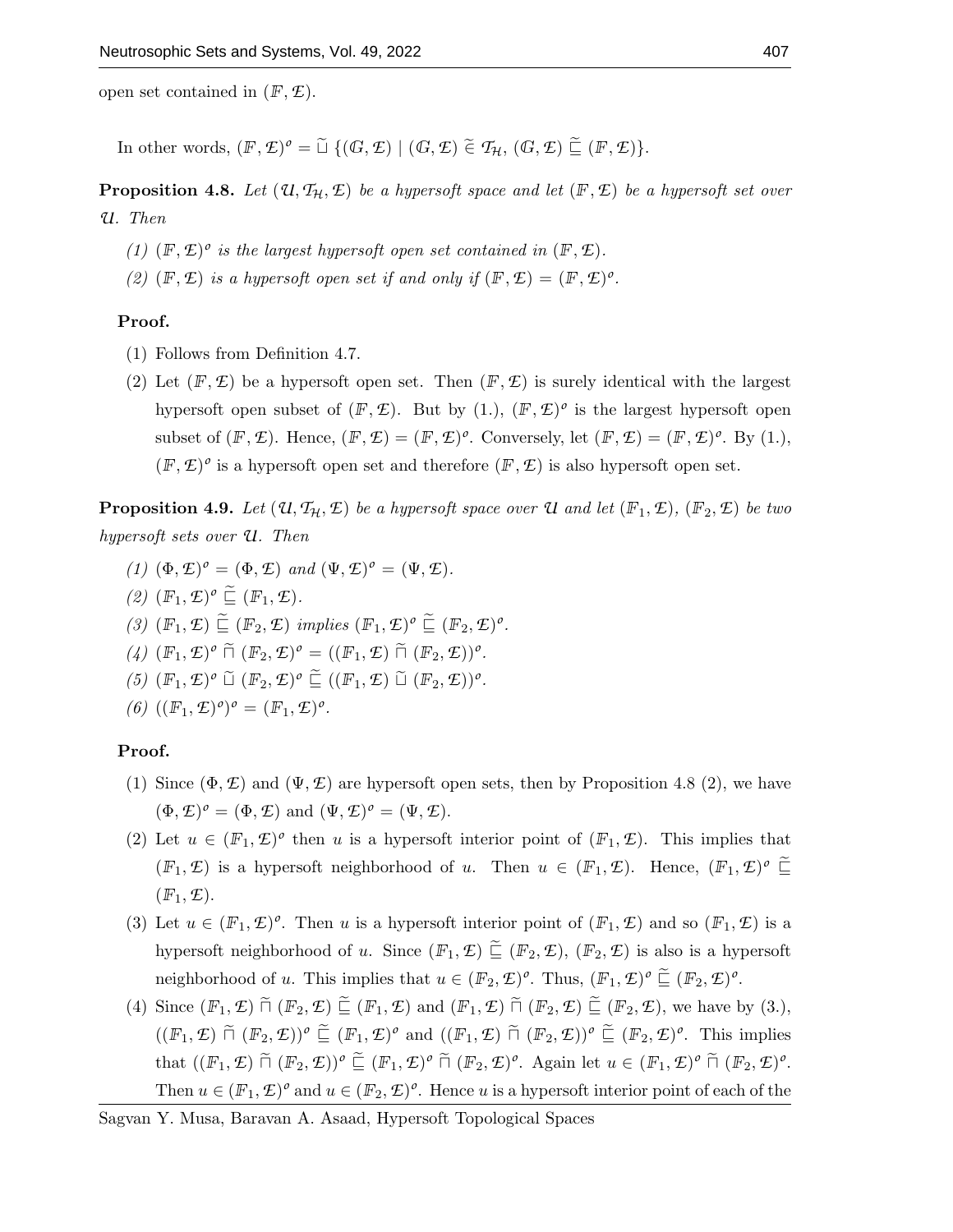hypersoft sets  $(F_1, \mathcal{L})$  and  $(F_2, \mathcal{L})$ . It follows that  $(F_1, \mathcal{L})$  and  $(F_2, \mathcal{L})$  are hypersoft neighborhoods of u so that their intersection  $(F_1, \mathcal{F}) \cap (F_2, \mathcal{F})$  is also is a hypersoft neighborhood of u. Hence,  $u \in ((F_1, \mathcal{E}) \cap (F_2, \mathcal{E}))^o$ . Thus,  $(F_1, \mathcal{E})^o \cap (F_2, \mathcal{E})^o \subseteq$  $((\mathbb{F}_1, \mathcal{E}) \widetilde{\sqcap} (\mathbb{F}_2, \mathcal{E}))^o$ . Therefore,  $(\mathbb{F}_1, \mathcal{E})^o \widetilde{\sqcap} (\mathbb{F}_2, \mathcal{E})^o = ((\mathbb{F}_1, \mathcal{E}) \widetilde{\sqcap} (\mathbb{F}_2, \mathcal{E}))^o$ .

- (5) By (3.),  $(F_1, \mathcal{E}) \subseteq (F_1, \mathcal{E}) \cup (F_2, \mathcal{E})$  implies  $(F_1, \mathcal{E})^{\sigma} \subseteq ((F_1, \mathcal{E}) \cup (F_2, \mathcal{E}))^{\sigma}$  and  $(F_2, \mathcal{E}) \subseteq (F_1, \mathcal{E}) \sqcup (F_2, \mathcal{E})$  implies  $(F_2, \mathcal{E})^o \subseteq ((F_1, \mathcal{E}) \sqcup (F_2, \mathcal{E}))^o$ . Hence,  $(F_1, \mathcal{E})^o$  $\widetilde{\Box}$   $(F_2,\mathcal{L})^o \subseteq ((F_1,\mathcal{L}) \widetilde{\Box} (F_2,\mathcal{L}))^o.$
- (6) By Proposition 4.8 (1),  $(F_1, \mathcal{L})^{\sigma}$  is the hypersoft open set. Hence by (2.) of the same proposition  $((\mathbb{F}_1, \mathcal{L})^o)^o = (\mathbb{F}_1, \mathcal{L})^o$ .

Remark 4.10. The following example shows that the equality does not hold in Proposition 4.9  $(5).$ 

**Example 4.11.** Let us consider the hypersoft topological space  $(\mathcal{U}, \mathcal{T}_{\mathcal{H}_1}, \mathcal{E})$  in Example 3.14 and let  $(F, \mathcal{E})$  and  $(G, \mathcal{E})$  are hypersoft sets defined as follows:

$$
(\mathbb{F}, \mathcal{E}) = \{ ((e_1, e_3, e_4), \{h_1, h_3, h_4\}), ((e_2, e_3, e_4), \{h_2, h_3\})\}.
$$

$$
(\mathbb{G}, \mathcal{E}) = \{ ((e_1, e_3, e_4), \mathcal{U}), ((e_1, e_3, e_4), \{h_1, h_4\})\}.
$$

Then  $(F, \mathcal{E})^{\circ} = (F_1, \mathcal{E})$  and  $(\mathcal{G}, \mathcal{E})^{\circ} = (F_2, \mathcal{E})$  and  $(F, \mathcal{E})^{\circ} \cup (\mathcal{G}, \mathcal{E})^{\circ} = (F_3, \mathcal{E})$ . Now,  $(F, \mathcal{E}) \subseteq (\mathcal{G}, \mathcal{E}) = (\Psi, \mathcal{E})$  and  $((F, \mathcal{E}) \subseteq (\mathcal{G}, \mathcal{E}))^{\circ} = (\Psi, \mathcal{E})^{\circ} = (\Psi, \mathcal{E})$ . Hence,  $((F, \mathcal{E}) \subseteq$  $(\mathbb{G}, \mathcal{E})^{\rho} \neq (\mathbb{F}, \mathcal{E})^{\rho}$   $\widetilde{\sqcup}$   $(\mathbb{G}, \mathcal{E})^{\rho}$ .

**Proposition 4.12.** Let  $(\mathcal{U}, \mathcal{T}_H, \mathcal{E})$  be a hypersoft space over  $\mathcal{U}$  and let  $(\mathbb{F}, \mathcal{E})$  be a hypersoft set over *U*. Then  $(F, \mathcal{L})^o \subseteq (F, \mathcal{L}) \subseteq (F, \mathcal{L})$ .

Proof. Follows from Proposition 4.3 (2) and Proposition 4.9 (2).

**Proposition 4.13.** Let  $(\mathcal{U}, \mathcal{T}_{\mathcal{H}}, \mathcal{E})$  be a hypersoft space over  $\mathcal{U}$  and let  $(\mathbb{F}_1, \mathcal{E}), (\mathbb{F}_2, \mathcal{E})$  be two hypersoft sets over *U*. Then

(1) 
$$
(\overline{(F_1, \mathcal{E})})^c = ((F_1, \mathcal{E})^c)^o.
$$
  
\n(2) 
$$
((F_1, \mathcal{E})^o)^c = \overline{((F_1, \mathcal{E})^c)}.
$$
  
\n(3) 
$$
\overline{(F_1, \mathcal{E})} = (((F_1, \mathcal{E})^c)^o)^c.
$$
  
\n(4) 
$$
(F_1, \mathcal{E})^o = (\overline{((F_1, \mathcal{E})^c)})^c.
$$
  
\n(5) 
$$
((F_1, \mathcal{E}) \setminus (F_2, \mathcal{E}))^o \subseteq (F_1, \mathcal{E})^o \setminus (F_2, \mathcal{E})^o.
$$

**Proof.** From the definitions of hypersoft closure and hypersoft interior, we have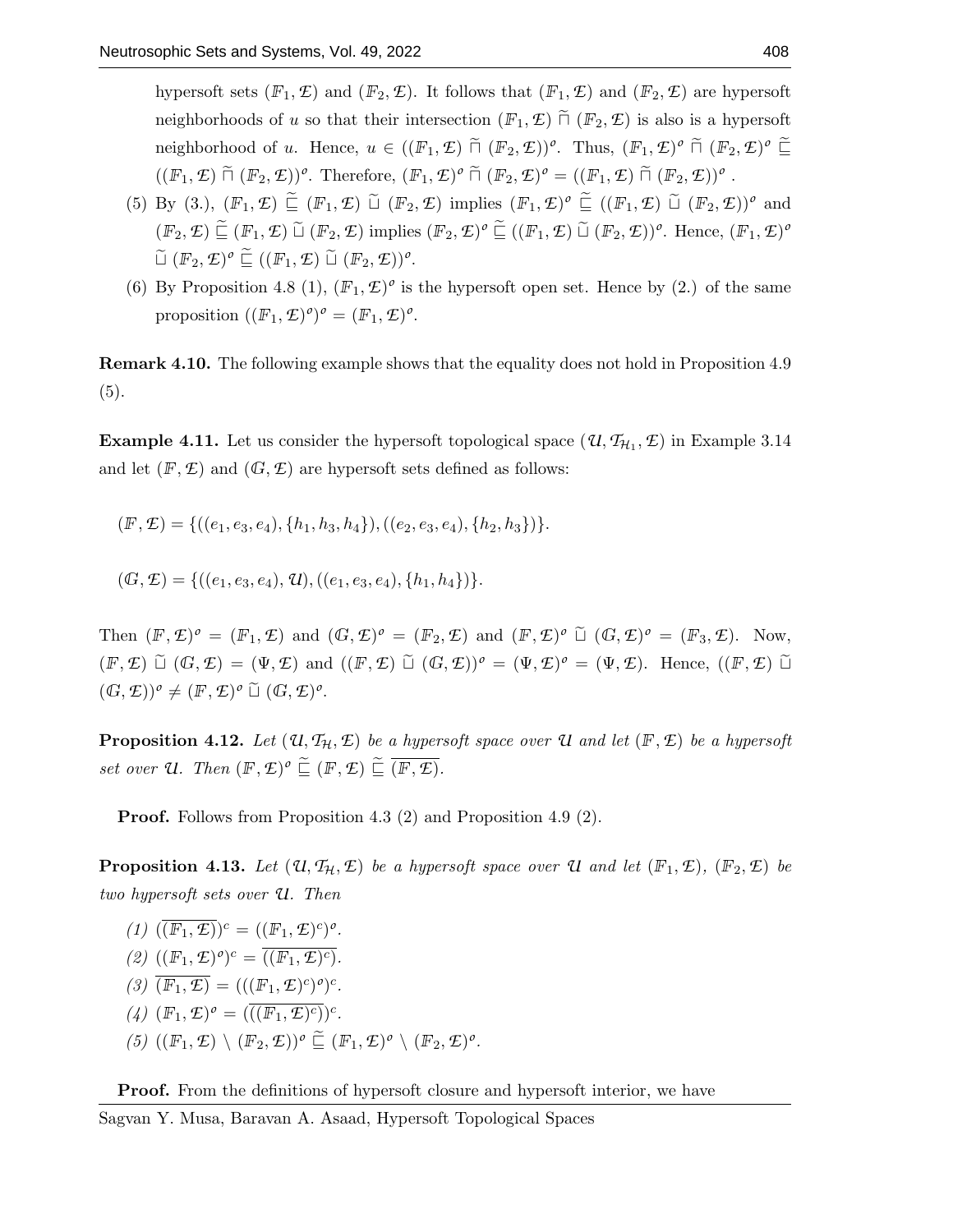- $(1)$   $\overline{(\mathbb{F}_1,\mathcal{F})} = \widetilde{\sqcap} \{ (G,\mathcal{F}) \mid (G,\mathcal{F})^c \in \mathcal{T}_\mathcal{H}, (G,\mathcal{F}) \sqsupseteq (\mathbb{F}_1,\mathcal{F}) \}.$  $(\overline{(\mathbb{F}_1,\mathcal{E})})^c = [\widetilde{\sqcap} \{(\mathbb{G},\mathcal{E}) \mid (\mathbb{G},\mathcal{E})^c \in \mathcal{T}_{\mathcal{H}}, (\mathbb{G},\mathcal{E}) \sqsupseteq^c (\mathbb{F}_1,\mathcal{E})\}]^c.$  $(\overline{(F_1, \mathcal{E})})^c = \widetilde{\sqcup} \{(\mathcal{G}, \mathcal{E})^c \mid (\mathcal{G}, \mathcal{E})^c \in \mathcal{T}_{\mathcal{H}}, (\mathcal{G}, \mathcal{E})^c \subseteq (\mathbb{F}_1, \mathcal{E})^c\} = ((F_1, \mathcal{E})^c)^o.$
- $(2)$   $(F_1, \mathcal{L})^o = \widetilde{\sqcup} \{(\mathcal{G}, \mathcal{L}) \mid (\mathcal{G}, \mathcal{L}) \widetilde{\in} \mathcal{T}_{\mathcal{H}}, (\mathcal{G}, \mathcal{L}) \widetilde{\sqsubseteq} (F_1, \mathcal{L})\}.$  $((\mathbb{F}_1, \mathcal{L})^o)^c = [\widetilde{\sqcup} \{(\mathbb{G}, \mathcal{L}) \mid (\mathbb{G}, \mathcal{L}) \widetilde{\in} \mathcal{I}_{\mathcal{H}}, (\mathbb{G}, \mathcal{L}) \widetilde{\sqsubseteq} (\mathbb{F}_1, \mathcal{L})\}]^c.$  $((\mathbb{F}_1, \mathcal{L})^o)^c = \widetilde{\sqcap} \{ (\mathbb{G}, \mathcal{L})^c \mid (\mathbb{G}, \mathcal{L}) \widetilde{\in} \mathcal{I}_{\mathcal{H}}, (\mathbb{F}_1, \mathcal{L})^c \widetilde{\sqsubseteq} (\mathbb{G}, \mathcal{L})^c \} = \overline{((\mathbb{F}_1, \mathcal{L})^c)}$ .
- (3) Obtained from (1.) by taking the hypersoft complement.
- (4) Obtained from (2.) by taking the hypersoft complement.
- $(5) ((F_1, \mathcal{E}) \setminus (F_2, \mathcal{E}))^{\rho} = ((F_1, \mathcal{E}) \tilde{\sqcap} (F_2, \mathcal{E})^c)^{\rho} = (F_1, \mathcal{E})^{\rho} \tilde{\sqcap} ((F_2, \mathcal{E})^c)^{\rho} = (F_1, \mathcal{E})^{\rho} \tilde{\sqcap}$  $(\overline{(F_2, \mathcal{E})})^c = (F_1, \mathcal{E})^o \setminus \overline{(F_2, \mathcal{E})} \subseteq (F_1, \mathcal{E})^o \setminus (F_2, \mathcal{E})^o.$

**Definition 4.14.** Let  $(\mathcal{U}, \mathcal{T}_H, \mathcal{E})$  be a hypersoft space over  $\mathcal{U}$  and let  $(\mathbb{F}, \mathcal{E})$  be a hypersoft set over *U*. A point  $u \in U$  is said to be a hypersoft exterior point of  $(F, \mathcal{L})$  if and only if it is a hypersoft interior point of  $(F, \mathcal{L})^c$ , that is, if and only if there exists a hypersoft open set  $(G, \mathcal{E})$  such that  $u \in (G, \mathcal{E}) \subseteq (F, \mathcal{E})^c$ . The set of all hypersoft exterior points of  $(F, \mathcal{E})$  is called the hypersoft exterior of  $(F, \mathcal{L})$  and is denoted by  $(F, \mathcal{L})^e$ .

Thus  $(F, \mathcal{E})^e = ((F, \mathcal{E})^c)^o$ . It follows that  $((F, \mathcal{E})^c)^e = (((F, \mathcal{E})^c)^o) = (F, \mathcal{E})^o$ .

We also have  $(F, \mathcal{E}) \cap (F, \mathcal{E})^e = (\Phi, \mathcal{E})$ , that is, no point of  $(F, \mathcal{E})$  can be a hypersoft exterior point of  $(F, \mathcal{E})$ .

**Example 4.15.** Let  $(\mathcal{U}, \mathcal{T}_{\mathcal{H}}, \mathcal{L})$  be the same as in Example 3.6. Let  $(\mathbb{F}, \mathcal{L})$  be a hypersoft set defined as follows:

$$
(F, \mathcal{E}) = \{ ((e_1, e_3, e_4), \{h_2\}), ((e_2, e_3, e_4), \{h_1\})\}.
$$

Then  $(F, \mathcal{E})^e = \{((e_1, e_3, e_4), \{h_1\}), ((e_2, e_3, e_4), \{h_2\})\}.$ 

**Remark 4.16.** Since  $(F, \mathcal{L})^e$  is the hypersoft interior of  $(F, \mathcal{L})^c$ , it follows that  $(F, \mathcal{L})^e$  is the hypersoft open and is the largest hypersoft open set contained in  $(F, \mathcal{L})^c$ .

**Proposition 4.17.** Let  $(\mathcal{U}, \mathcal{T}_H, \mathcal{E})$  be a hypersoft space and let  $(\mathbb{F}, \mathcal{E})$  be a hypersoft set over *U*. Then

$$
(\mathbb{F},\mathcal{L})^e=\widetilde{\sqcup}\,\{(\mathbb{G},\mathcal{L})\mid (\mathbb{G},\mathcal{L})\in\mathcal{T}_\mathcal{H},\,(\mathbb{G},\mathcal{L})\subseteq(\mathbb{F},\mathcal{L})^c\}.
$$

**Proof.** From the definitions of hypersoft interior and hypersoft exterior, we have  $((\mathbb{F}, \mathcal{E})^c)^o = \widetilde{\sqcup} \{(\mathbb{G}, \mathcal{E}) \mid (\mathbb{G}, \mathcal{E}) \widetilde{\in} \mathcal{I}_{\mathcal{H}}, (\mathbb{G}, \mathcal{E}) \widetilde{\sqsubseteq} (\mathbb{F}, \mathcal{E})^c\} = (\mathbb{F}, \mathcal{E})^e.$ 

**Proposition 4.18.** Let  $(\mathcal{U}, \mathcal{T}_{\mathcal{H}}, \mathcal{E})$  be a hypersoft space over  $\mathcal{U}$  and let  $(\mathbb{F}_1, \mathcal{E})$ ,  $(\mathbb{F}_2, \mathcal{E})$  be two hypersoft sets over *U*. Then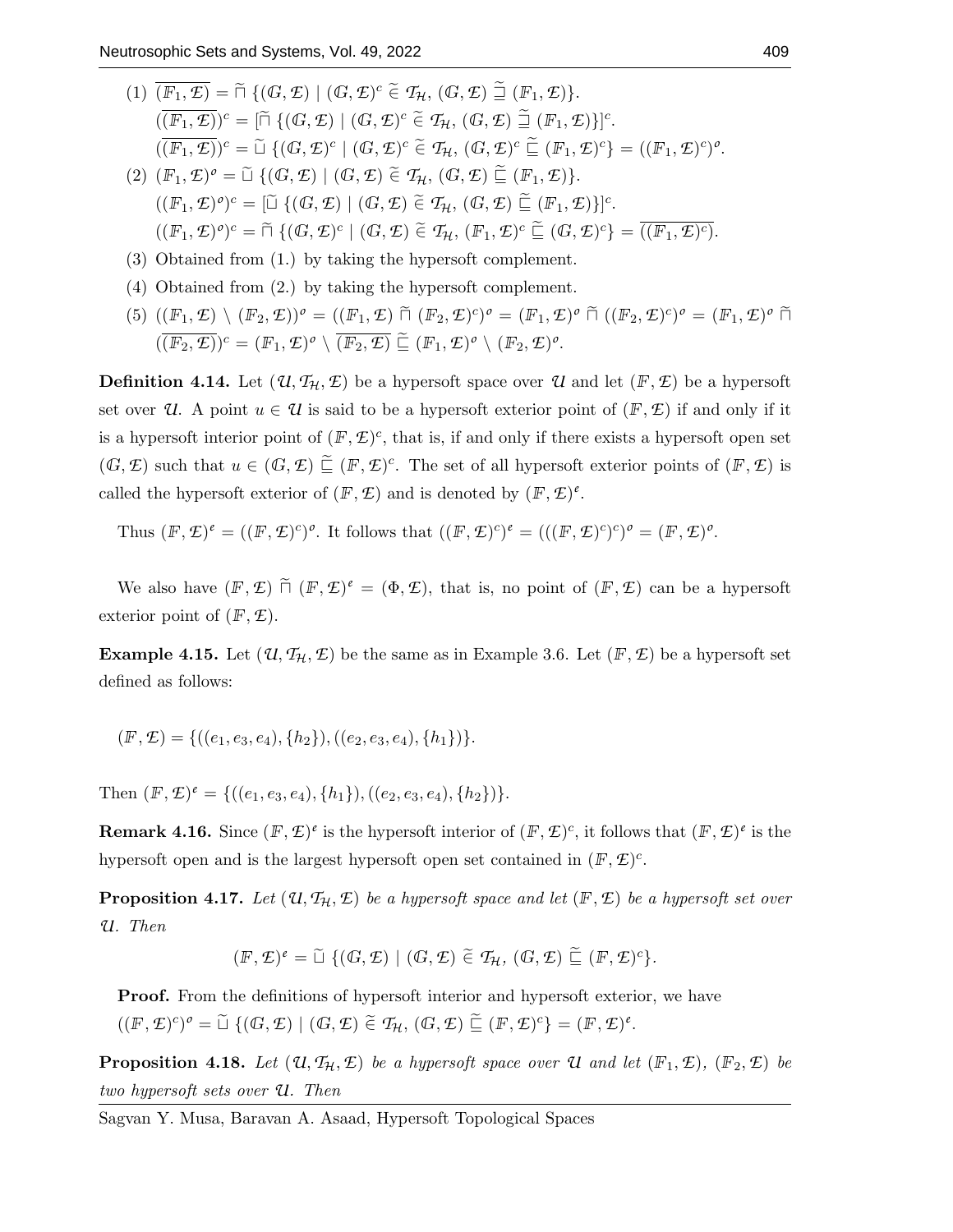(1)  $(\Psi, \mathcal{L})^e = (\Phi, \mathcal{L})$  and  $(\Phi, \mathcal{L})^e = (\Psi, \mathcal{L})$ .  $(2)$   $(F_1, \mathcal{E})^e \subseteq (F_1, \mathcal{E})^c$ . (3)  $(F_1, \mathcal{L})^e = (((F_1, \mathcal{L})^e)^c)^e$ .  $(4)$   $(F_1, \mathcal{L}) \subseteq \mathcal{F}_2, \mathcal{L}$  *implies*  $(F_2, \mathcal{L})^e \subseteq (F_1, \mathcal{L})^e$ . (5)  $(F_1, \mathcal{E})^o \subseteq ((F_1, \mathcal{E})^e)^e$ .  $(6) ((\mathbb{F}_1, \mathcal{E}) \mathbb{U} (\mathbb{F}_2, \mathcal{E}))^e = (\mathbb{F}_1, \mathcal{E})^e \mathbb{U} (\mathbb{F}_2, \mathcal{E})^e.$  $(7) ((\mathbb{F}_1, \mathcal{E}) \widetilde{\sqcap} (\mathbb{F}_2, \mathcal{E}))^e \widetilde{\sqsupseteq} (\mathbb{F}_1, \mathcal{E})^e \widetilde{\sqcup} (\mathbb{F}_2, \mathcal{E})^e.$ 

# Proof.

- (1)  $(\Psi, \mathcal{L})^e = ((\Psi, \mathcal{L})^c)^o = (\Phi, \mathcal{L})^o = (\Phi, \mathcal{L}).$  $(\Phi, \mathcal{L})^e = ((\Phi, \mathcal{L})^c)^o = (\Psi, \mathcal{L})^o = (\Psi, \mathcal{L}).$
- (2) By definition,  $(F_1, \mathcal{L})^e = ((F_1, \mathcal{L})^c)^o$  and by Proposition 4.9 (2), we have  $((F_1, \mathcal{L})^c)^o$  $\widetilde{\subseteq}$   $(F_1, \mathcal{E})^c$ . Hence,  $(F_1, \mathcal{E})^e \widetilde{\subseteq} (F_1, \mathcal{E})^c$ .
- $(3)$   $(((F_1, \mathcal{L})^e)^c)^e = ((((F_1, \mathcal{L})^c)^o)^c)^e = (((((F_1, \mathcal{L})^c)^o)^c)^c)^o)^e = (((F_1, \mathcal{L})^c)^o)^o = ((F_1, \mathcal{L})^c)^o$  $=$   $(F_1, \mathcal{L})^e$ .
- (4)  $(F_1, \mathcal{E}) \subseteq (F_2, \mathcal{E})$  then  $(F_2, \mathcal{E})^c \subseteq (F_1, \mathcal{E})^c$ . Implies that  $((F_2, \mathcal{E})^c)^o \subseteq ((F_1, \mathcal{E})^c)^o$ . So,  $(F_2, \mathcal{E})^e \subseteq (F_1, \mathcal{E})^e$ .
- (5) By (2.), we have  $(F_1, \mathcal{L})^e \subseteq (F_1, \mathcal{L})^c$ . Then (4.) gives  $((F_1, \mathcal{L})^c)^e \subseteq ((F_1, \mathcal{L})^e)^e$ . But  $(F_1, \mathcal{E})^o = ((F_1, \mathcal{E})^c)^e$ . Hence  $(F_1, \mathcal{E})^o \subseteq ((F_1, \mathcal{E})^e)^e$ .
- (6)  $((\mathbb{F}_1, \mathcal{E}) \tilde{\sqcup} (\mathbb{F}_2, \mathcal{E}))^e = ((\mathbb{F}_1, \mathcal{E}) \tilde{\sqcup} (\mathbb{F}_2, \mathcal{E}))^c)^o = ((\mathbb{F}_1, \mathcal{E})^c \tilde{\sqcap} (\mathbb{F}_2, \mathcal{E})^c)^o = ((\mathbb{F}_1, \mathcal{E})^c)^o$  $\widetilde{\Box} ((\mathbb{F}_2, \mathcal{E})^c)^{\mathfrak{o}} = (\mathbb{F}_1, \mathcal{E})^{\mathfrak{o}} \widetilde{\Box} (\mathbb{F}_2, \mathcal{E})^{\mathfrak{o}}.$
- $(F_1, \mathcal{E}) \cap (\mathbb{F}_2, \mathcal{E})^e = ((\mathbb{F}_1, \mathcal{E}) \cap (\mathbb{F}_2, \mathcal{E}))^c)^o = ((\mathbb{F}_1, \mathcal{E})^c \cap (\mathbb{F}_2, \mathcal{E})^c)^o \stackrel{\sim}{=} ((\mathbb{F}_1, \mathcal{E})^c)^o$  $\widetilde{\mathcal{L}}\left((\mathbb{F}_2,\mathcal{E})^c\right)^{\rho} = (\mathbb{F}_1,\mathcal{E})^e \widetilde{\mathcal{L}}\left(\mathbb{F}_2,\mathcal{E}\right)^e.$

**Definition 4.19.** Let  $(\mathcal{U}, \mathcal{T}_{\mathcal{H}}, \mathcal{L})$  be a hypersoft space over  $\mathcal{U}$ , then hypersoft boundary of hypersoft set  $(F, \mathcal{E})$  over *U* is denoted by  $(F, \mathcal{E})^{\beta}$  and is defined as  $(F, \mathcal{E})^{\beta} = \overline{(F, \mathcal{E})}$   $\tilde{\Box}$  $\overline{(F,\mathcal{I})^c}.$ 

**Example 4.20.** Let  $(\mathcal{U}, \mathcal{T}_{\mathcal{H}}, \mathcal{L})$  and  $(F, \mathcal{L})$  be the same as in Example 4.15, then  $(F, \mathcal{L})^{\hat{\mathfrak{b}}}$ (F,*E*).

**Remark 4.21.** From Definition 4.19 it follows that the hypersoft sets  $(F, \mathcal{E})$  and  $(F, \mathcal{E})^c$ have the same hypersoft boundary.

**Proposition 4.22.** Let  $(\mathcal{U}, \mathcal{T}_H, \mathcal{E})$  be a hypersoft space and let  $(\mathbb{F}, \mathcal{E})$  be a hypersoft set over *U*. Then

 $(1)$   $(F, \mathcal{L})^b \subseteq \overline{(F, \mathcal{L})}.$  $(2)$   $(F, \mathcal{L})^{\mathfrak{b}} = \overline{(F, \mathcal{L})} \setminus (F, \mathcal{L})^{\mathfrak{o}}.$  $(3)$   $((\mathbb{F}, \mathcal{L})^b)^c = (\mathbb{F}, \mathcal{L})^o \tilde{\sqcup} (\mathbb{F}, \mathcal{L})^e$ .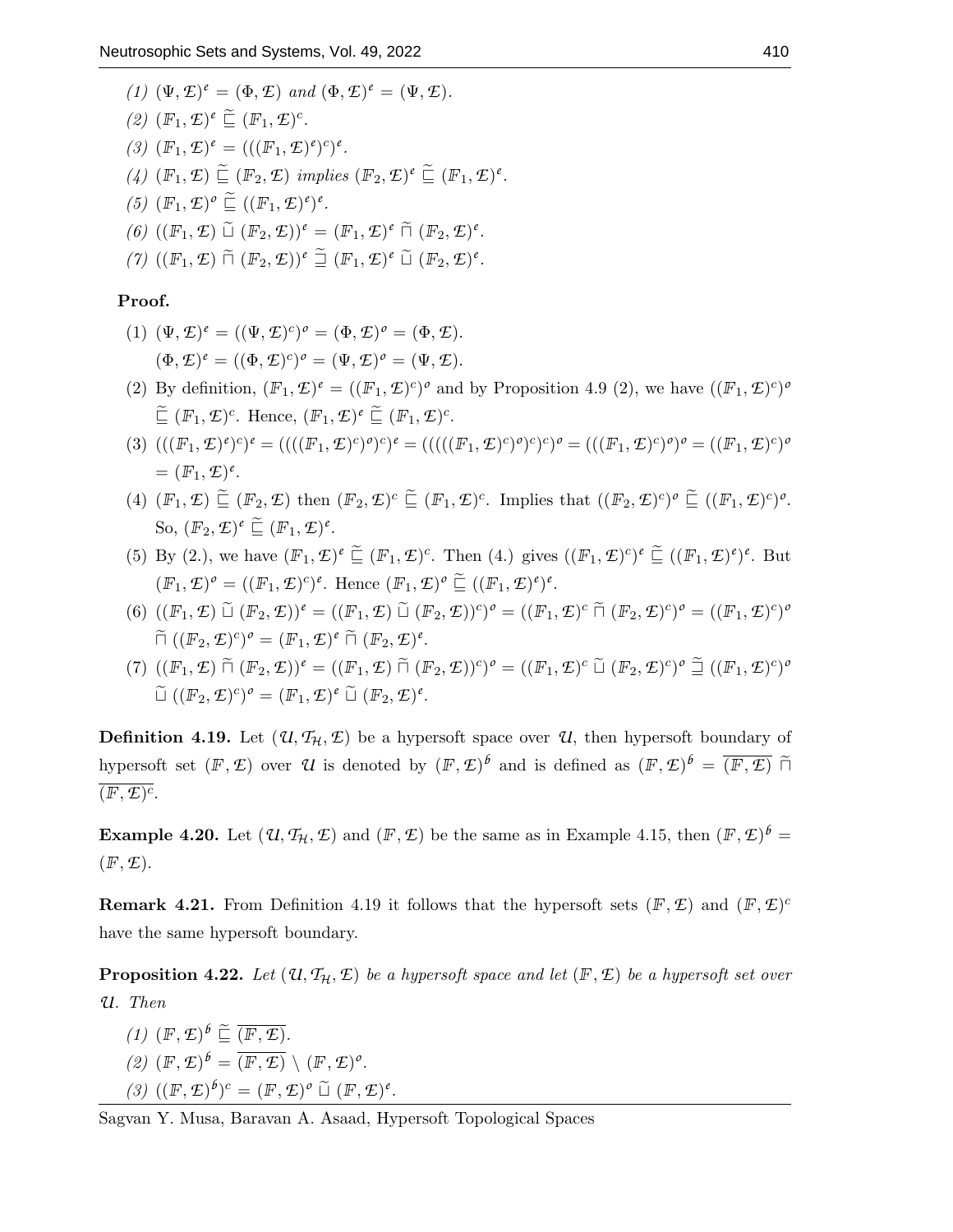$(4)$   $(F, \mathcal{L})^{\circ} = (F, \mathcal{L}) \setminus (F, \mathcal{L})^{\circ}.$ (5)  $((\mathbb{F}, \mathbb{E})^o)^b \subseteq (\mathbb{F}, \mathbb{E})^b$ .  $(6)$   $(\overline{(F,\mathcal{E})})^{\mathfrak{b}} \subseteq (\mathbb{F},\mathcal{E})^{\mathfrak{b}}$ .

# Proof.

- (1) By definition,  $(\mathbb{F}, \mathcal{E})^b = \overline{(\mathbb{F}, \mathcal{E})} \cap \overline{((\mathbb{F}, \mathcal{E})^c)}$ . Hence,  $(\mathbb{F}, \mathcal{E})^b \subseteq \overline{(\mathbb{F}, \mathcal{E})}$ .
- $(F, \mathcal{L})^{\beta} = \overline{(F, \mathcal{L}) \cap \left( (\overline{F}, \mathcal{L})^c \right)} = \overline{(F, \mathcal{L}) \cap \left( (\overline{F}, \mathcal{L})^o \right)}^c = \overline{(F, \mathcal{L})} \setminus (F, \mathcal{L})^o.$
- (3)  $((\mathbb{F}, \mathcal{L})^{\hat{\theta}})^c = [\overline{(\mathbb{F}, \mathcal{L})} \cap \overline{((\mathbb{F}, \mathcal{L})^c)}]^c = (\overline{(\mathbb{F}, \mathcal{L})^c})^c \sqcup (\overline{(\mathbb{F}, \mathcal{L})^c})^c = ((\mathbb{F}, \mathcal{L})^c)^{\hat{\theta}} \sqcup (\mathbb{F}, \mathcal{L})^{\hat{\theta}} =$  $(F, \mathcal{L})^e \sqcup (F, \mathcal{L})^o.$
- $(F, \mathcal{L}) \setminus (F, \mathcal{L})^{\beta} = (F, \mathcal{L}) \cap ((F, \mathcal{L})^{\beta})^c = (F, \mathcal{L}) \cap ((F, \mathcal{L})^{\rho} \cup (F, \mathcal{L})^e) = ((F, \mathcal{L}) \cap (F, \mathcal{L})^e)$  $(F, \mathcal{E})^o$   $\widetilde{\sqcup}$   $((\underline{F}, \mathcal{E}) \widetilde{\sqcap}$   $(\underline{F}, \mathcal{E})^e) = (F, \mathcal{E})^o \widetilde{\sqcup}$   $(\Phi, \mathcal{E}) = (\underline{F}, \mathcal{E})^o$ .
- $\widetilde{f}(\mathbf{b}) \cdot ((\mathbf{F}, \mathcal{L})^o)^{\beta} = \overline{(\mathbf{F}, \mathcal{L})^o} \widetilde{\sqcap} \overline{((\mathbf{F}, \mathcal{L})^o)^c} = \overline{(\mathbf{F}, \mathcal{L})^o} \widetilde{\sqcap} \overline{(\mathbf{F}, \mathcal{L})^c} \widetilde{\sqsubset} \overline{(\mathbf{F}, \mathcal{L})} \widetilde{\sqsubset} \overline{(\mathbf{F}, \mathcal{L})} \widetilde{\sqsubset} \overline{(\mathbf{F}, \mathcal{L})^c} = (\mathbf{F}, \mathcal{L$
- $(\overline{(F,\mathcal{L})})^{\beta} = \overline{(F,\mathcal{L})} \widetilde{\sqcap} \overline{(F,\mathcal{L})}^c \subseteq \overline{(F,\mathcal{L})} \widetilde{\sqcap} \overline{(F,\mathcal{L})^c} = (F,\mathcal{L})^{\beta}.$

**Proposition 4.23.** Let  $(\mathcal{U}, \mathcal{T}_H, \mathcal{E})$  be a hypersoft space over  $\mathcal{U}$  and let  $(\mathbb{F}_1, \mathcal{E})$ ,  $(\mathbb{F}_2, \mathcal{E})$  be two hypersoft sets over *U*. Then

- $(1) ((\mathbb{F}_1, \mathcal{L}) \widetilde{\sqcup} (\mathbb{F}_2, \mathcal{L}))^{\beta} \widetilde{\sqsubseteq} (\mathbb{F}_1, \mathcal{L})^{\beta} \widetilde{\sqcup} (\mathbb{F}_2, \mathcal{L})^{\beta}.$
- $(2) ((F_1, \mathcal{L}) \widetilde{\sqcap} (F_2, \mathcal{L}))^{\beta} \subseteq (\mathbb{F}_1, \mathcal{L})^{\beta} \widetilde{\sqcup} (F_2, \mathcal{L})^{\beta}.$

# Proof.

- $(1)$   $((\mathbb{F}_1, \mathcal{L}) \widetilde{\sqcup} (\mathbb{F}_2, \mathcal{L}))^{\beta} = [(\mathbb{F}_1, \mathcal{L}) \widetilde{\sqcup} (\mathbb{F}_2, \mathcal{L})] \widetilde{\sqcap} [((\mathbb{F}_1, \mathcal{L}) \widetilde{\sqcup} (\mathbb{F}_2, \mathcal{L}))^c] = [\overline{(\mathbb{F}_1, \mathcal{L})} \widetilde{\sqcup} \overline{(\mathbb{F}_2, \mathcal{L})}]$  $\widetilde{\Pi}$   $[(F_1, \mathcal{L})^c \widetilde{\Pi} (F_2, \mathcal{L})^c] \subseteq \overline{[(F_1, \mathcal{L})}$   $\widetilde{\Pi}$   $\overline{(F_2, \mathcal{L})^c}$   $\widetilde{\Pi}$   $\overline{(F_1, \mathcal{L})^c}$   $\widetilde{\Pi}$   $\overline{(F_2, \mathcal{L})^c}$   $\overline{[(F_1, \mathcal{L})}$   $\widetilde{\Pi}$  $(\overline{(F_1, \mathcal{L})^c} \ \widetilde{\sqcap} \ \overline{(F_2, \mathcal{L})^c})$ ]  $\Box \ \overline{[(F_2, \mathcal{L})} \ \widetilde{\sqcap} \ \overline{((F_1, \mathcal{L})^c} \ \widetilde{\sqcap} \ \overline{(F_2, \mathcal{L})^c})$ ] =  $\overline{[(F_1, \mathcal{L})^c} \ \widetilde{\sqcap} \ \overline{(F_1, \mathcal{L})^c})$   $\widetilde{\sqcap}$  $\overline{(F_2,\mathcal{L})^c}$   $\widetilde{\sqcup}$   $[(\overline{(F_2,\mathcal{L})^c})$   $\widetilde{\sqcap}$   $\overline{(F_2,\mathcal{L})^c})$   $\widetilde{\sqcap}$   $\overline{(F_1,\mathcal{L})^c}$   $\widetilde{\sqsubseteq}$   $[(F_1,\mathcal{L})^{\mathit{b}}$   $\widetilde{\sqcap}$   $\overline{(F_2,\mathcal{L})^c}]$   $\widetilde{\sqcup}$   $[(F_2,\mathcal{L})^{\mathit{b}}$   $\widetilde{\sqcap}$  $\overline{(\mathbb{F}_1,\mathcal{I})^c}]\stackrel{\sim}{\cong} (\mathbb{F}_1,\mathcal{I})^b\stackrel{\sim}{\textrm{or}}\overline{(\mathbb{F}_2,\mathcal{I})^b}.$
- $(2)$   $((\mathbb{F}_1, \mathcal{E}) \widetilde{\sqcap} (\mathbb{F}_2, \mathcal{E}))^{\beta} = [(\mathbb{F}_1, \mathcal{E}) \widetilde{\sqcap} (\mathbb{F}_2, \mathcal{E})] \widetilde{\sqcap} [((\mathbb{F}_1, \mathcal{E}) \widetilde{\sqcap} (\mathbb{F}_2, \mathcal{E}))^c] \stackrel{\sim}{=} [(\mathbb{F}_1, \mathcal{E}) \widetilde{\sqcap} (\mathbb{F}_2, \mathcal{E})] \widetilde{\sqcap}$  $\widetilde{[(F_1, \mathcal{L})^c \widetilde{\sqcup} (F_2, \mathcal{L})^c]} = \widetilde{[(F_1, \mathcal{L}) \cap (\overline{(F_2, \mathcal{L})}] \cap (\overline{(F_1, \mathcal{L})^c} \ \widetilde{\sqcup} \ \overline{(F_2, \mathcal{L})^c]} = \widetilde{[(F_1, \mathcal{L}) \cap (\overline{F_2, \mathcal{L})^c}]}$  $\widetilde{\Pi}$   $\overline{(F_1, \mathcal{L})^c}$   $\Box$   $\overline{(\overline{F_1}, \mathcal{L})}$   $\widetilde{\Pi}$   $\overline{(\overline{F_2}, \mathcal{L})^c}$   $\overline{\Pi}$   $\overline{(\overline{F_2}, \mathcal{L})^c}$   $\Box$   $\overline{(\overline{F_1}, \mathcal{L})^c}$   $\Box$   $\overline{\Pi}$   $\overline{(\overline{F_2}, \mathcal{L})}$   $\Box$   $\overline{\Box}$  $[(\overline{F_1}, \overline{E}) \cap ((\overline{F_2}, \overline{E}) \cap (\overline{F_2}, \overline{E})^c)] = [(F_1, \overline{E})^b \cap (\overline{F_2}, \overline{E})] \cup [(\overline{F_1}, \overline{E}) \cap (\overline{F_2}, \overline{E})^b] \subseteq$  $(F_1, \mathcal{L})^{\mathfrak{b}} \widetilde{\sqcup} (F_2, \mathcal{L})^{\mathfrak{b}}.$

**Proposition 4.24.** Let  $(F, \mathcal{E})$  be a hypersoft set of hypersoft space over U. Then the following hold.

$$
(1) \ (\mathbb{F}, \mathcal{L})^o \ \widetilde{\sqcup} \ (\mathbb{F}, \mathcal{L})^b = \overline{(\mathbb{F}, \mathcal{L})}.
$$

 $(E, \mathcal{L})^{\rho} \stackrel{\sim}{\cup} (F, \mathcal{L})^{\ell} \stackrel{\sim}{\cup} (F, \mathcal{L})^{\beta} = (\Psi, \mathcal{L}).$ 

Proof.

$$
(1) \ \ (\mathbb{F}, \mathcal{L})^o \ \widetilde{\sqcup} \ \ (\mathbb{F}, \mathcal{L})^b = (\mathbb{F}, \mathcal{L})^o \ \widetilde{\sqcup} \ \overline{[(\mathbb{F}, \mathcal{L}) \ \widetilde{\sqcap} \ \overline{(\mathbb{F}, \mathcal{L})^c}]} = [(\mathbb{F}, \mathcal{L})^o \ \widetilde{\sqcup} \ \overline{(\mathbb{F}, \mathcal{L})^c}] \ \widetilde{\sqcap} \ \overline{[(\mathbb{F}, \mathcal{L})^c]} = \overline{(\mathbb{F}, \mathcal{L})^c} \ \widetilde{\sqcap} \ \overline{[(\mathbb{F}, \mathcal{L})^c]} = \overline{(\mathbb{F}, \mathcal{L})} \ \widetilde{\sqcap} \ \overline{[(\mathbb{F}, \mathcal{L})^c]} = \overline{(\mathbb{F}, \mathcal{L})} \ \widetilde{\sqcap} \ \overline{[(\mathbb{F}, \mathcal{L})^c]} = \overline{(\mathbb{F}, \mathcal{L})}.
$$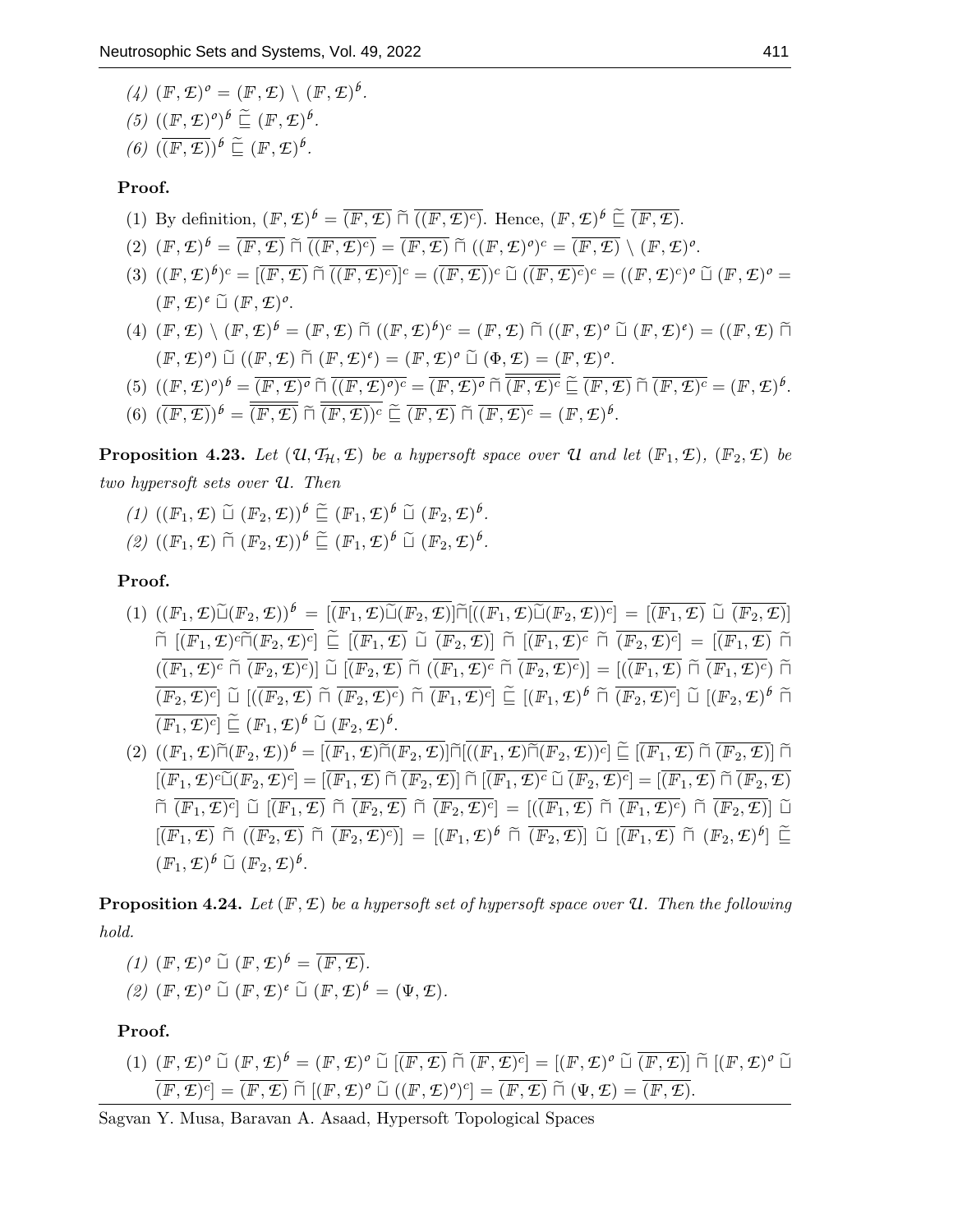(2) By Proposition 4.22 (3),  $(F, \mathcal{E})^{\circ}$   $\widetilde{\sqcup}$   $(F, \mathcal{E})^{\epsilon} = ((F, \mathcal{E})^{\delta})^c$ , then  $(F, \mathcal{E})^{\circ}$   $\widetilde{\sqcup}$   $(F, \mathcal{E})^{\epsilon}$   $\widetilde{\sqcup}$  $(F, \mathcal{E})^{\beta} = ((F, \mathcal{E})^{\beta})^c \sqcup ((F, \mathcal{E})^{\beta}) = (\Psi, \mathcal{E})$ .

**Proposition 4.25.** Let  $(\mathcal{U}, \mathcal{T}_H, \mathcal{E})$  be a hypersoft space and let  $(\mathbb{F}, \mathcal{E})$  be a hypersoft set over *U*. Then

- (1)  $(F, \mathcal{E})$  is a hypersoft open set if and only if  $(F, \mathcal{E}) \cap (F, \mathcal{E})^{\mathfrak{b}} = (\Phi, \mathcal{E})$ .
- (2)  $(F, \mathcal{E})$  is a hypersoft closed set if and only if  $(F, \mathcal{E})^b \subseteq (F, \mathcal{E})$ .

#### Proof.

- (1) Let  $(F, \mathcal{E})$  be a hypersoft open set. By Proposition 4.22 (3),  $(F, \mathcal{E})^{\rho} \subseteq ((F, \mathcal{E})^{\rho})^c$ . But  $(F, \mathcal{E})^{\rho} = (F, \mathcal{E})$  since  $(F, \mathcal{E})$  is a hypersoft open set. Hence,  $(F, \mathcal{E}) \subseteq (F, \mathcal{E})^{\rho}$ . This implies that  $(F, \mathcal{L}) \widetilde{\sqcap} (F, \mathcal{L})^{\mathfrak{b}} = (\Phi, \mathcal{L}).$ Conversely, let  $(F, \mathcal{E}) \cap (F, \mathcal{E})^b = (\Phi, \mathcal{E})$ . Then  $(F, \mathcal{E}) \cap (\overline{(F, \mathcal{E})} \cap (\overline{F, \mathcal{E})^c}] = (\Phi, \mathcal{E})$ or  $(F, \mathcal{E}) \cap \overline{(F, \mathcal{E})^c} = (\Phi, \mathcal{E})$  or  $\overline{(F, \mathcal{E})^c} \subseteq \overline{(F, \mathcal{E})^c}$ , which implies  $(F, \mathcal{E})^c$  is a hypersoft closed set and hence  $(F, \mathcal{L})$  is a hypersoft open set.
- (2) Let  $(F, \mathcal{E})$  be a hypersoft closed set. By Proposition 4.22 (1),  $(F, \mathcal{E})^b \subseteq \overline{(F, \mathcal{E})}$ . Since  $(F, \mathcal{E})$  is a hypersoft closed set, then  $\overline{(F, \mathcal{E})} = (F, \mathcal{E})$ . This implies that  $(F, \mathcal{E})^{\beta} \subseteq$  $(F, \mathcal{E})$ . Conversely, let  $(F, \mathcal{E})^{\beta} \subseteq (F, \mathcal{E})$ . Then  $(F, \mathcal{E})^{\beta} \cap (F, \mathcal{E})^c = (\Phi, \mathcal{E})$ . Since  $(F, \mathcal{E})^{\beta} = ((F, \mathcal{E})^{\beta})^c$ , then we have  $((F, \mathcal{E})^{\beta})^c \cap (F, \mathcal{E})^c = (\Phi, \mathcal{E})$ . By (1),  $(F, \mathcal{E})^c$  is a hypersoft open set and hence  $(F, \mathcal{E})$  is a hypersoft closed set.

**Proposition 4.26.** let  $(F, \mathcal{E})$  be a hypersoft set of a hypersoft space over  $\mathcal{U}$ . Then  $(F, \mathcal{E})^b$  $=(\Phi,\mathcal{E})$  if and only if  $(F,\mathcal{E})$  is a hypersoft open set and a hypersoft closed set.

**Proof.** Suppose that  $(F, \mathcal{E})^{\hat{\theta}} = (\Phi, \mathcal{E})$  then  $\overline{(F, \mathcal{E})} \cap \overline{(F, \mathcal{E})^c} = (\Phi, \mathcal{E})$  implies  $\overline{(F, \mathcal{E})} \subseteq$  $(\overline{((F,\mathcal{L})^c)})^c = (F,\mathcal{L})^o$ . Since  $(F,\mathcal{L})^o \subseteq (F,\mathcal{L})$  then  $\overline{(F,\mathcal{L})} \subseteq (F,\mathcal{L})$  and hence  $\overline{(F,\mathcal{L})}$  $(F, \mathcal{E})$ . This implies that  $(F, \mathcal{E})$  is a hypersoft closed set. Again,  $(F, \mathcal{E})^{\hat{\theta}} = (\Phi, \mathcal{E})$  then  $(\overline{F}, \overline{E}) \cap (\overline{F}, \overline{E})^c = (\Phi, \overline{E}) \text{ or } (\overline{F}, \overline{E}) \cap ((F, \overline{E})^o)^c = (\Phi, \overline{E}) \text{ then } (\overline{F}, \overline{E}) \subseteq (\overline{F}, \overline{E})^o.$  This implies that  $(F, \mathcal{L})^{\circ} = (F, \mathcal{L})$ . Hence  $(F, \mathcal{L})$  is a hypersoft open set.

Conversely, suppose that  $(F, \mathcal{E})$  is a hypersoft open set and a hypersoft closed set. Then  $(F, \mathcal{E})^{\beta} = \overline{(F, \mathcal{E})} \cap \overline{(F, \mathcal{E})^c} = \overline{(F, \mathcal{E})} \cap \overline{(F, \mathcal{E})^c} = (F, \mathcal{E}) \cap \overline{(F, \mathcal{E})^c} = (\Phi, \mathcal{G}, \mathcal{E}).$ 

**Proposition 4.27.** Let  $(\mathcal{U}, \mathcal{T}_H, \mathcal{E})$  be a hypersoft space and let  $(\mathbb{F}, \mathcal{E})$  be a hypersoft set over *U*. Then

- $(1)$   $(F, \mathcal{L})^{\circ}$   $\widetilde{\sqcap}$   $(F, \mathcal{L})^{\mathfrak{b}} = (\Phi, \mathcal{L}).$
- $(2)$   $(F, \mathcal{L})^e \widetilde{\sqcap} (F, \mathcal{L})^b = (\Phi, \mathcal{L}).$

Proof.

$$
(1) \ (F, \mathcal{L})^o \widetilde{\sqcap} (F, \mathcal{L})^b = (F, \mathcal{L})^o \widetilde{\sqcap} \overline{F, \mathcal{L}}^o \widetilde{\sqcap} \overline{F, \mathcal{L}^o} = \overline{F, \mathcal{L}}^o \widetilde{\sqcap} \overline{F, \mathcal{L}^o} = \overline{F, \mathcal{L}}^o \widetilde{\sqcap} \overline{F, \mathcal{L}}^o = (F, \mathcal{L})^o \widetilde{\sqcap} \overline{F, \mathcal{L}^o} = (F, \mathcal{L})^o \widetilde{\sqcap} \overline{F, \mathcal{L}^o} = (F, \mathcal{L})^o \widetilde{\sqcap} \overline{F, \mathcal{L}^o} = (F, \mathcal{L})^o \widetilde{\sqcap} \overline{F, \mathcal{L}^o} = (F, \mathcal{L})^o \widetilde{\sqcap} \overline{F, \mathcal{L}^o} = (F, \mathcal{L})^o \widetilde{\sqcap} \overline{F, \mathcal{L}^o} = (F, \mathcal{L})^o \widetilde{\sqcap} \overline{F, \mathcal{L}^o} = (F, \mathcal{L})^o \widetilde{\sqcap} \overline{F, \mathcal{L}^o} = (F, \mathcal{L})^o \widetilde{\sqcap} \overline{F, \mathcal{L}^o} = (F, \mathcal{L})^o \widetilde{\sqcap} \overline{F, \mathcal{L}^o} = (F, \mathcal{L})^o \widetilde{\sqcap} \overline{F, \mathcal{L}^o} = (F, \mathcal{L})^o \widetilde{\sqcap} \overline{F, \mathcal{L}^o} = (F, \mathcal{L})^o \widetilde{\sqcap} \overline{F, \mathcal{L}^o} = (F, \mathcal{L})^o \widetilde{\sqcap} \overline{F, \mathcal{L}^o} = (F, \mathcal{L})^o \widetilde{\sqcap} \overline{F, \mathcal{L}^o} = (F, \mathcal{L})^o \widetilde{\sqcap} \overline{F, \mathcal{L}^o} = (F, \mathcal{L})^o \widetilde{\sqcap} \overline{F, \mathcal{L}^o
$$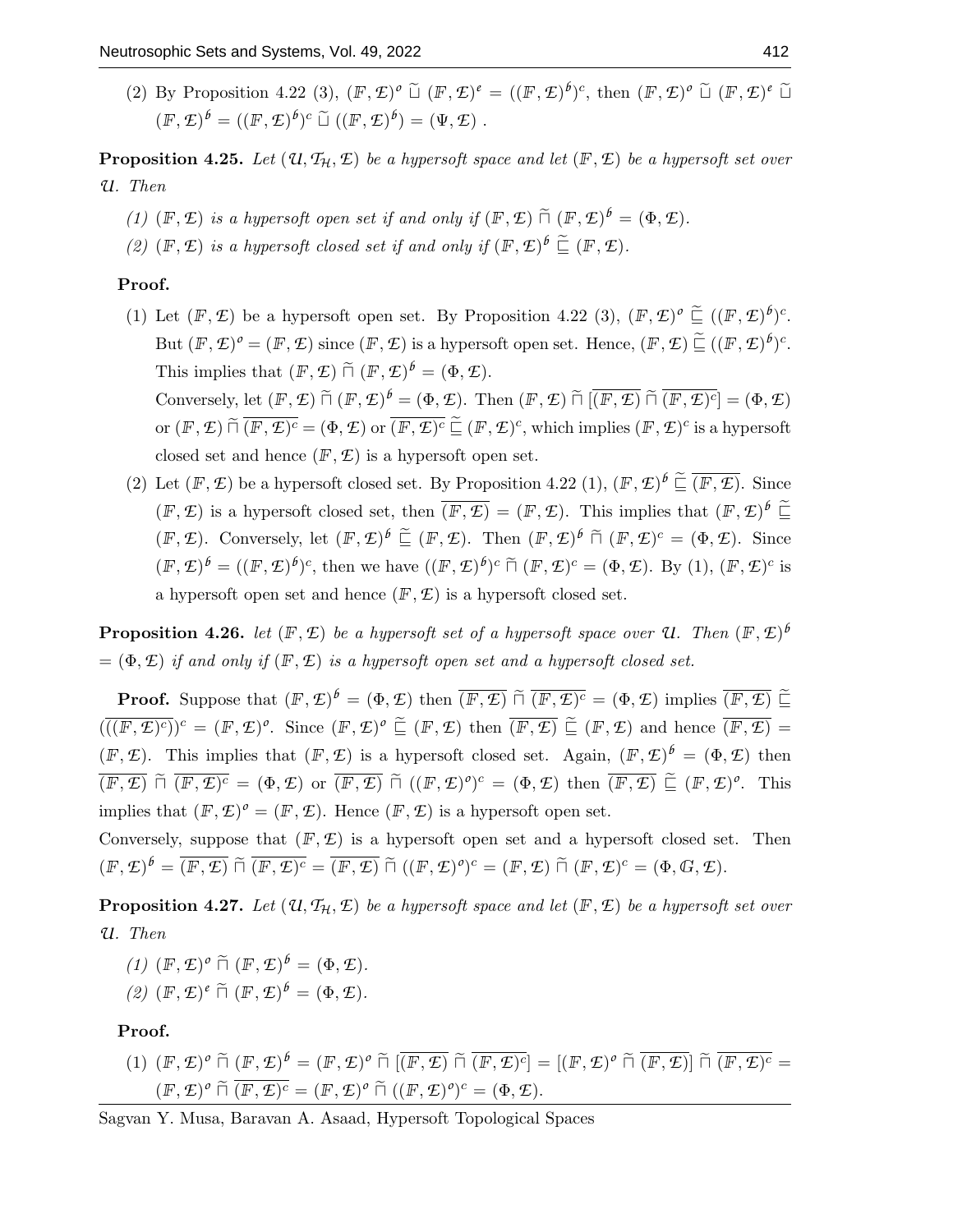$$
(2) \ (\mathbb{F}, \mathcal{L})^e \widetilde{\sqcap} (\mathbb{F}, \mathcal{L})^b = ((\mathbb{F}, \mathcal{L})^c)^e \widetilde{\sqcap} [\overline{(\mathbb{F}, \mathcal{L})} \widetilde{\sqcap} \overline{(\mathbb{F}, \mathcal{L})^c}] = (\overline{(\mathbb{F}, \mathcal{L})})^c \widetilde{\sqcap} [\overline{(\mathbb{F}, \mathcal{L})} \widetilde{\sqcap} \overline{(\mathbb{F}, \mathcal{L})^c}]
$$
  
= 
$$
[ (\overline{(\mathbb{F}, \mathcal{L})})^c \widetilde{\sqcap} (\overline{\mathbb{F}, \mathcal{L})}] \widetilde{\sqcap} (\overline{\mathbb{F}, \mathcal{L})^c}] = (\Phi, \mathcal{L}) \widetilde{\sqcap} (\overline{\mathbb{F}, \mathcal{L})^c} = (\Phi, \mathcal{L}).
$$

#### 5. Conclusions

In this paper, we have introduced the concept of hypersoft topological spaces which are defined over an initial universe with a fixed set of parameters. Some concepts such as hypersoft closure, hypersoft interior, hypersoft boundary, etc. which are based on our definition were introduced and studied and some relationships between them were discussed. For future trends, we can define the most important fundamental topological properties such as connectedness and compactness. Also, we can define hypersoft separation axioms by using ordinary point as well as hypersoft point.

Funding: "This research received no external funding."

Conflicts of Interest: "The authors declare no conflict of interest."

#### References

- 1. Abbas, M.; Murtaza, G.; Smarandache, F. Basic operations on hypersoft sets and hypersoft point. Neutrosophic Sets Syst. 2020, 35, 407-421.
- 2. Alcantud, J. C. R. Soft open bases and a novel construction on soft topologies from bases for topologies. Mathematics 2020, 8, 672.
- 3. Alcantud, J. C. R. An operational characterization of soft topologies by crisp topologies. Mathematics 2021, 9, 1656.
- 4. Al Ghour, S.; Hamed, W. On two classes of soft sets in soft topological spaces. Symmetry 2020, 12, 265.
- 5. Ali, M.; Feng, F.; Liu, X.; Min, W.; Shabir, M. On some new operations in soft set theory. Comput. Math. Appl. 2009, 57, 1547-1553.
- 6. Al-shami, T. M.; Kočinac, L. D.; Asaad, B. A. Sum of soft topological spaces. Mathematics 2020, 8, 990.
- 7. Al-shami, T. M.; El-Shafei, M. E.; Asaad, B. A. Sum of soft topological ordered spaces. Adv. Sci., Math. J. 2020, 9, 4695-4710.
- 8. Aydin, T.; Enginoglu, S. Some results on soft topological notions. J. New Results Sci. 2021, 10, 65-75.
- 9. Aygunoglu, A.; Aygun, H. Some notes on soft topological spaces. Neural Comput. Appl. 2012, 21, 113-119.
- 10. Babitha, K. V.; Sunil, J. J. Soft set relations and functions. Comput. Math. Appl. 2010, 60, 1840–1849.
- 11. Čagman, N.; Karatas, S.; Enginoglu, S. Soft topology. Comput. Math. Appl. 2011, 62, 351-358.
- 12. Chang, C.L. Fuzzy topological spaces. J. Math. Anal. Appl. 1968, 24, 182-190.
- 13. El-Shafei, M. E.; Abo-Elhamayel, M.; Al-Shami, T. M. Partial soft separation axioms and soft compact spaces. Filomat 2018, 32, 5531-5541.
- 14. Enginoglu, S.; Čagman, N.; Karatas, S.; Aydin T. On soft topology. El-Cezeri J. Sci. Eng. 2015, 2, 23-38.
- 15. Georgiou, D. N.; Megaritis, A. C. Soft set theory and topology. Appl. Gen. Topol. 2014, 15, 93-109.
- 16. Georgiou, D. N.; Megaritis, A. C.; Petropoulos, V. I. On soft topological spaces. Appl. Math. Inf. Sci. 2013, 7, 1889-1901.
- 17. Göcür, O. Amply soft set and its topologies: AS and PAS topologies. AIMS Math. 2021, 6, 3121-3141.
- 18. Hazra, H.; Majumdar, P.; Samanta, S.K. Soft topology. Fuzzy Inf. Eng. 2012, 4, 105-115.
- 19. Hussain, S.; Ahmad, B. On some structures of soft topology. Math. Sci. 2012, 6, 1-7.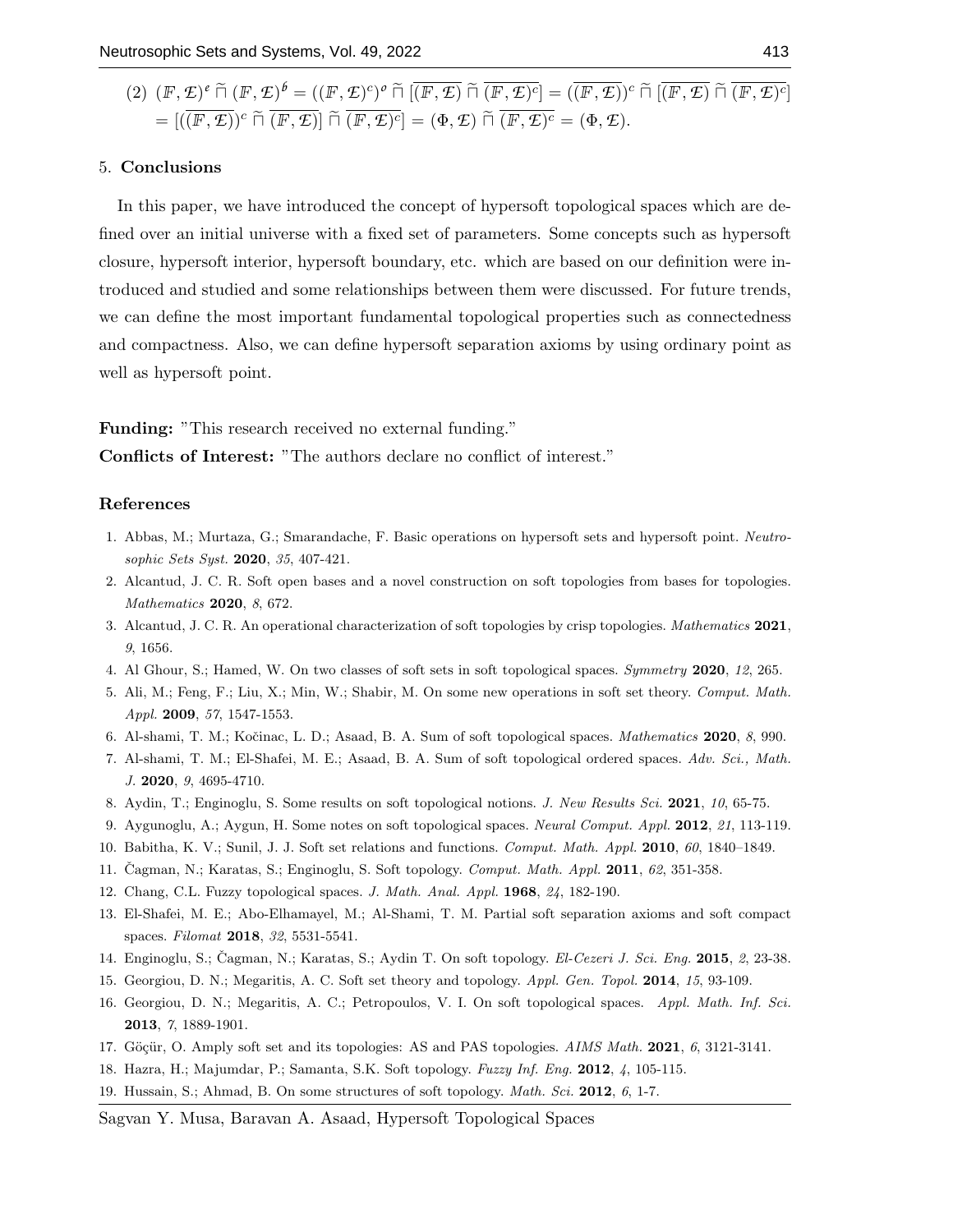- 20. Hussain, S.; Ahmad, B. Soft separation axioms in soft topological spaces. Hacet. J. Math. Stat. 2015, 44, 559-568.
- 21. Hussain, S.; Ahmad, B. Some properties of soft topological spaces. Comput. Math. Appl. 2011, 62, 4058- 4067.
- 22. Kandil, A.; Tantawy, O. A. E.; El-Sheikh, S. A.; Hazza, S. A. Some types of pairwise soft sets and the associated soft topologies. J. Intell. Fuzzy Syst. 2017, 32, 1007-1018.
- 23. Kiruthika, M.; Thangavelu, P. A link between toplogy and soft topology. Hacet. J. Math. Stat. 2019, 48, 800-804.
- 24. Lowen, R. Fuzzy topological spaces and fuzzy compactness. J. Math. Anal. Appl 1976, 56, 621-633.
- 25. Maji, P. K.; Biswas, R.; Roy, R. Soft set theory. Comput. Math. Appl. 2003, 45, 555-562.
- 26. Matejdes, M. Methodological remarks on soft topology. Soft Comput. 2021, 25, 4149-4156.
- 27. Matejdes, M. Soft topological space and soft topology on the Cartesian product. Hacet. J. Math. Stat. 2016, 45, 1091-1100.
- 28. Mehmood, A.; Al-Shomrani, M. M.; Zaighum, M. A.; Abdullah, S. Characterization of soft s-open sets in bi-soft topological structure concerning crisp points. Mathematics 2020, 8, 2100.
- 29. Min, W. K. A note on soft topological spaces. Comput. Math. Appl. 2011, 62, 3524-3528.
- 30. Molodtsov, D. Soft set theory-first results. Comput. Math. Appl. 1999, 37, 19-31.
- 31. Musa, S. Y.; Asaad, B. A. Bipolar hypersoft sets. Mathematics, 2021, 9, 1826.
- 32. Musa, S.Y. and Asaad, B.A. Topological structures via bipolar hypersoft sets. Journal of Mathematics, 2022, 2022, Article ID 2896053.
- 33. Nazmul, S.; Samanta, S. K. Neighbourhood properties of soft topological spaces. Ann. Fuzzy Math. Inform. 2012, 6, 1-15.
- 34. Peyghana, E.; Samadia, B.; Tayebib, A. About soft topological spaces. J. New Results Sci. 2013, 2, 60-75.
- 35. Peyghan, E.; Samadi, B.; Tayebi, A. Some results related to soft topological spaces. arXiv preprint arXiv:1401.6933 (2014).
- 36. Polat, N. C.; Yaylali, G.; Tanay, B. Some results on soft element and soft topological spaces. Math. Methods Appl. Sci. 2019, 42, 5607-5614.
- 37. Prasannan, A. R.; Biswas, J. New separation axioms in soft topological space. Ann. Fuzzy Math. Inform. 2019, 18, 75-91.
- 38. Saeed, M.; Ahsan, M.; Rahman, A. A Novel approach to mappings on hypersoft classes with application. In Theory and Application of Hypersoft Set, 2021 ed.; Smarandache F., Saeed, M., Abdel-Baset M., Saqlain M.; Pons Publishing House: Brussels, Belgium, 2021; pp. 175-191.
- 39. Saeed, M.; Ahsan, M.; Siddique, M.; Ahmad, M. A study of the fundamentals of hypersoft set theory. Inter. J. Sci. Eng. Res. 2020, 11.
- 40. Saeed, M.; Hussain, M.; Mughal, A. A. A Study of Soft Sets with Soft Members and Soft Elements: A New Approach. Punjab Univ. J. Math. 2020, 52, 1-15.
- 41. Saeed, M.; Rahman, A.; Ahsan, M.; Smarandache F. An Inclusive Study on Fundamentals of Hypersoft Set. In Theory and Application of Hypersoft Set, 2021 ed.; Smarandache F., Saeed, M., Abdel-Baset M., Saqlain M.; Pons Publishing House: Brussels, Belgium, 2021; pp. 1-23.
- 42. Sahin, R. Soft compactification of soft topological spaces:soft star topological spaces. Ann. Fuzzy Math. Inform. 2015, 10, 447-464.
- 43. Saleh, A. Some new properties on soft topological spaces. Ann. Fuzzy Math. Inform. 2019, 17, 303-312.
- 44. Sayed, O. R.; Hassan, N.; Khalil, A. M. A decomposition of soft continuity in soft topological spaces. Afr. Mat. 2017, 28, 887-898.
- 45. Senel, G.; Čagman, N. Soft topological subspace. Ann. Fuzzy Math. Inform. 2015, 10, 525-535.
- 46. Sezgin, A.; Atagun, A. O. On operations on soft sets. Comput. Math. Appl. 2011, 61, 1457–1467.